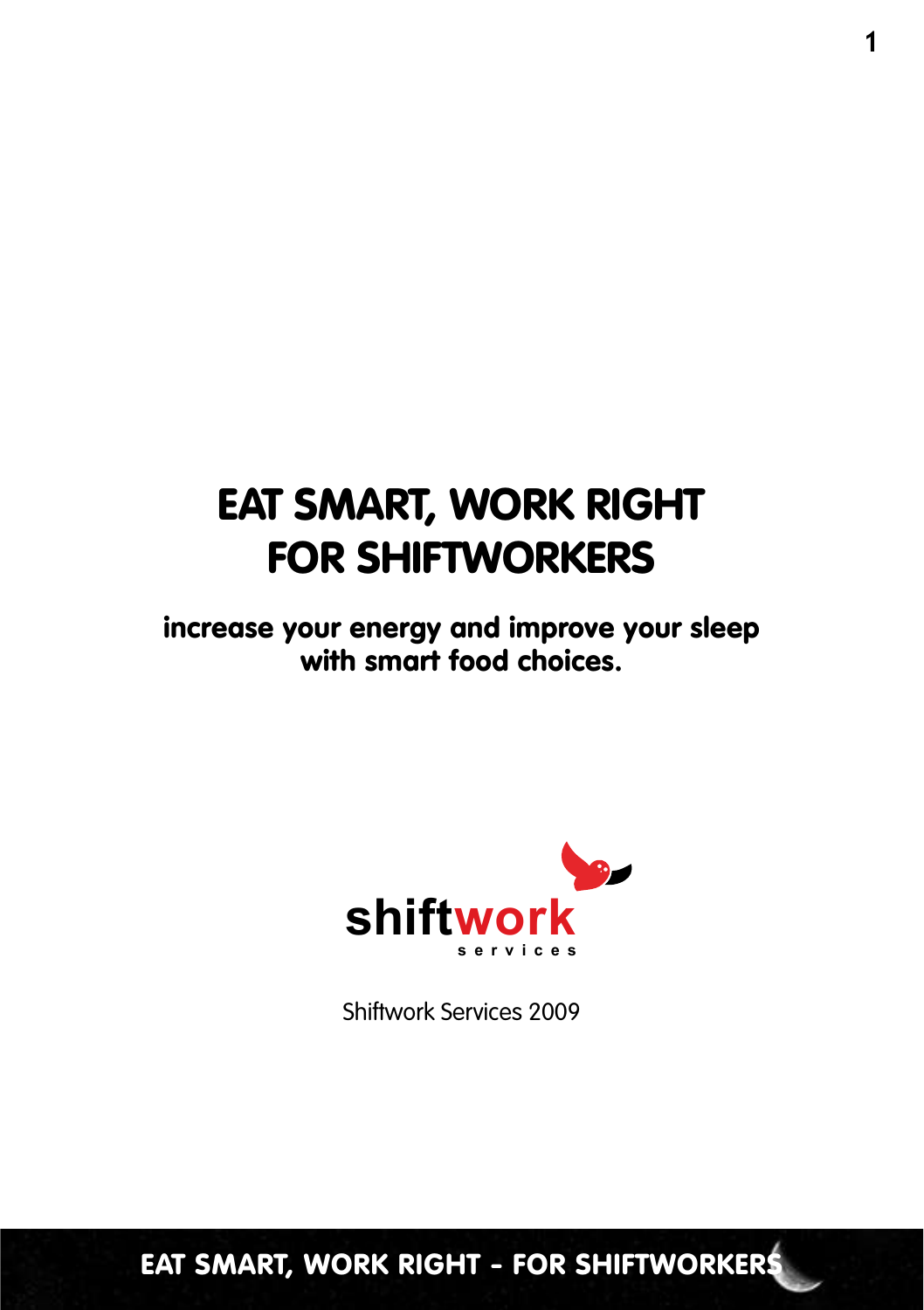## **CONTENTS**

| Caffeine - what goes up must come down  18   |  |
|----------------------------------------------|--|
|                                              |  |
| Sleep, fatigue, food - how they interact  21 |  |
|                                              |  |
|                                              |  |
|                                              |  |

#### Acknowledgements

Special thanks to nutritionist Nikki Hart, MSc for her contribution to the technical content and to the Accident Compensation Corporation for its support in the development of this booklet.

 $E = \frac{1}{\sqrt{2\pi}} \left( \frac{1}{\sqrt{2\pi}} \right)$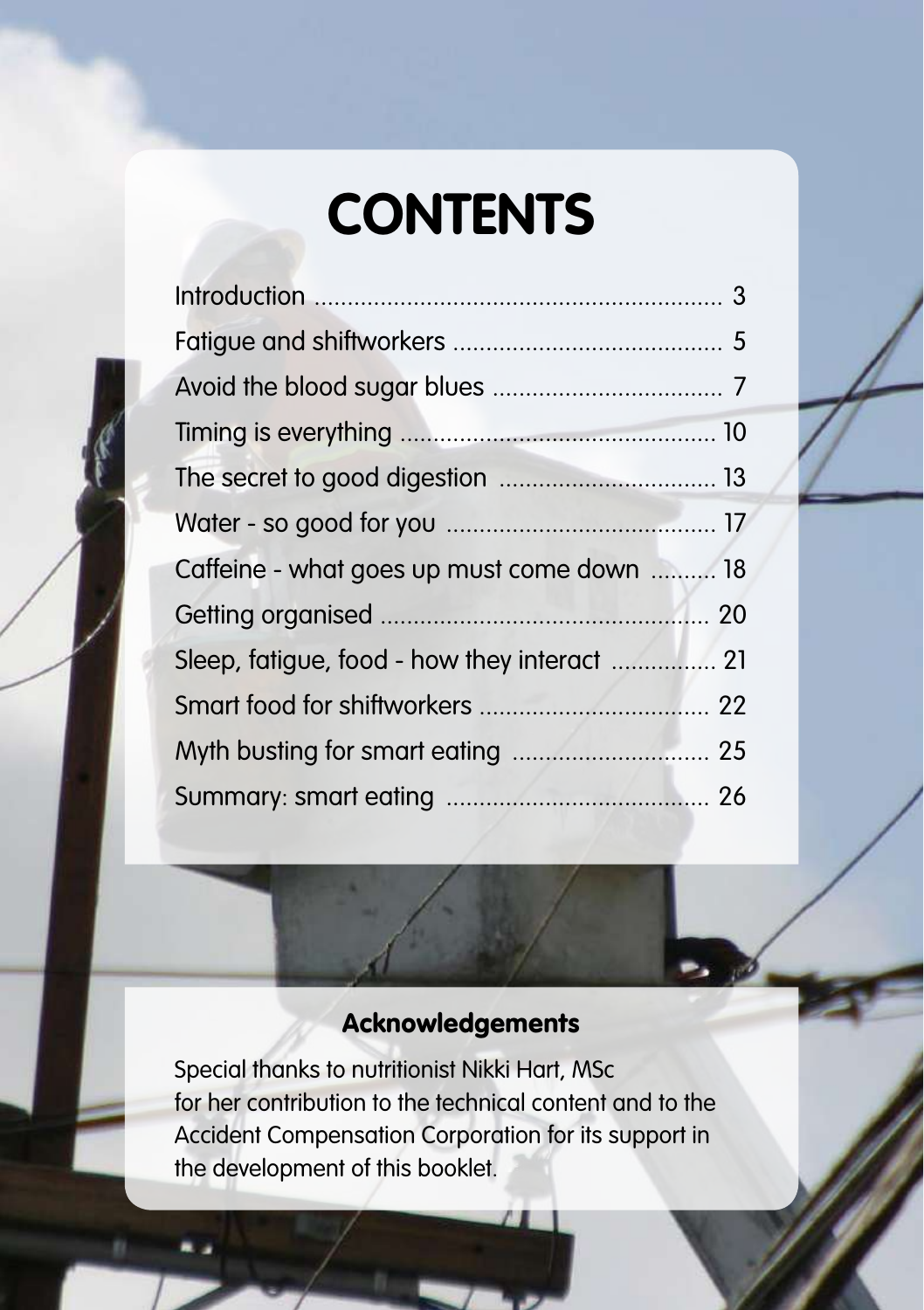# INTRODUCTION

Whether you work nights, earlies or lates, chances are that at some point while you are at work you will have experienced fatigue (i.e. feeling very tired). While most people experience tiredness at work at one time or another, it can be a real problem for shiftworkers.

Everyone knows that the best way to avoid feeling tired is to have enough sleep. However, did you know that eating and drinking the right foods can help you manage how sleepy or tired you feel? This in turn affects how safe you are at work, on the road, at play, etc.

The information in this booklet is designed to help you make choices about what you eat and when, so that you can arm yourself with useful facts to keep yourself – and others – as safe as possible when you're at work.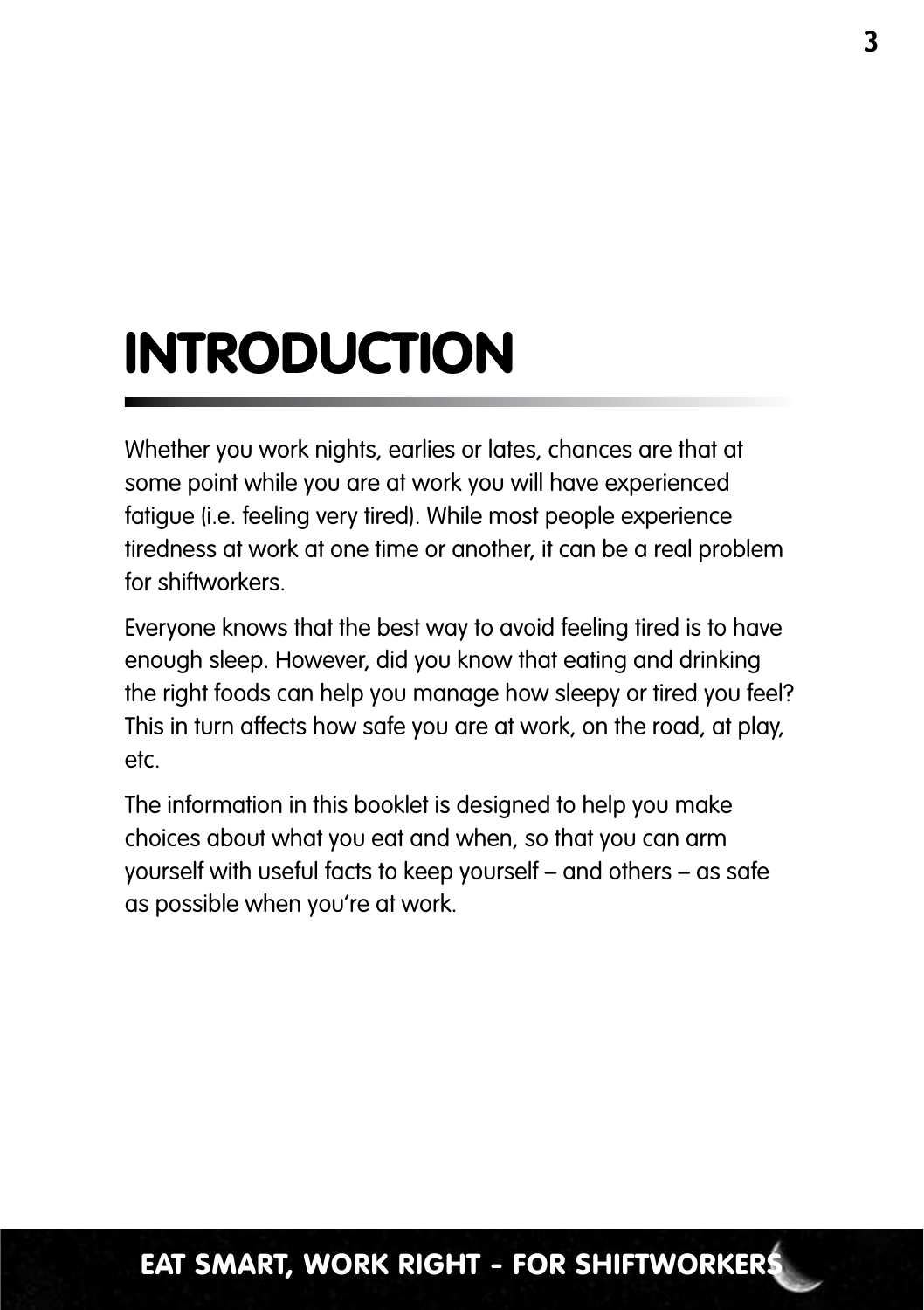### Have you ever wondered:

- What time of day to have your main meal.
- How to avoid those uncomfortable indigestion problems so common when you eat at irregular hours.
- Why you feel sleepy after eating a big pie and perhaps a bun or cake at lunchtime.

The good news is that this booklet answers all these questions and more.

It contains specific and practical information about how to make smart food choices that help reduce the risk of fatigue by boosting your energy levels.

### **S** Smart eating for shiftworkers means:

- **A healthy diet**, including plenty of fruit and vegetables.
- **Cutting back** on your intake of sugar, salt and saturated fat.
- **Keeping yourself 'tuned-up'** by combining certain food and drinks at particular times of your day, thereby managing your blood sugar levels.

### $\bullet$  Read on to find out more about:

- How to use food and drink to maximise energy.
- What to eat when you want to be alert or when you want to sleep.
- Dispelling myths about what helps beat fatigue.
- Links to web sites on healthy eating.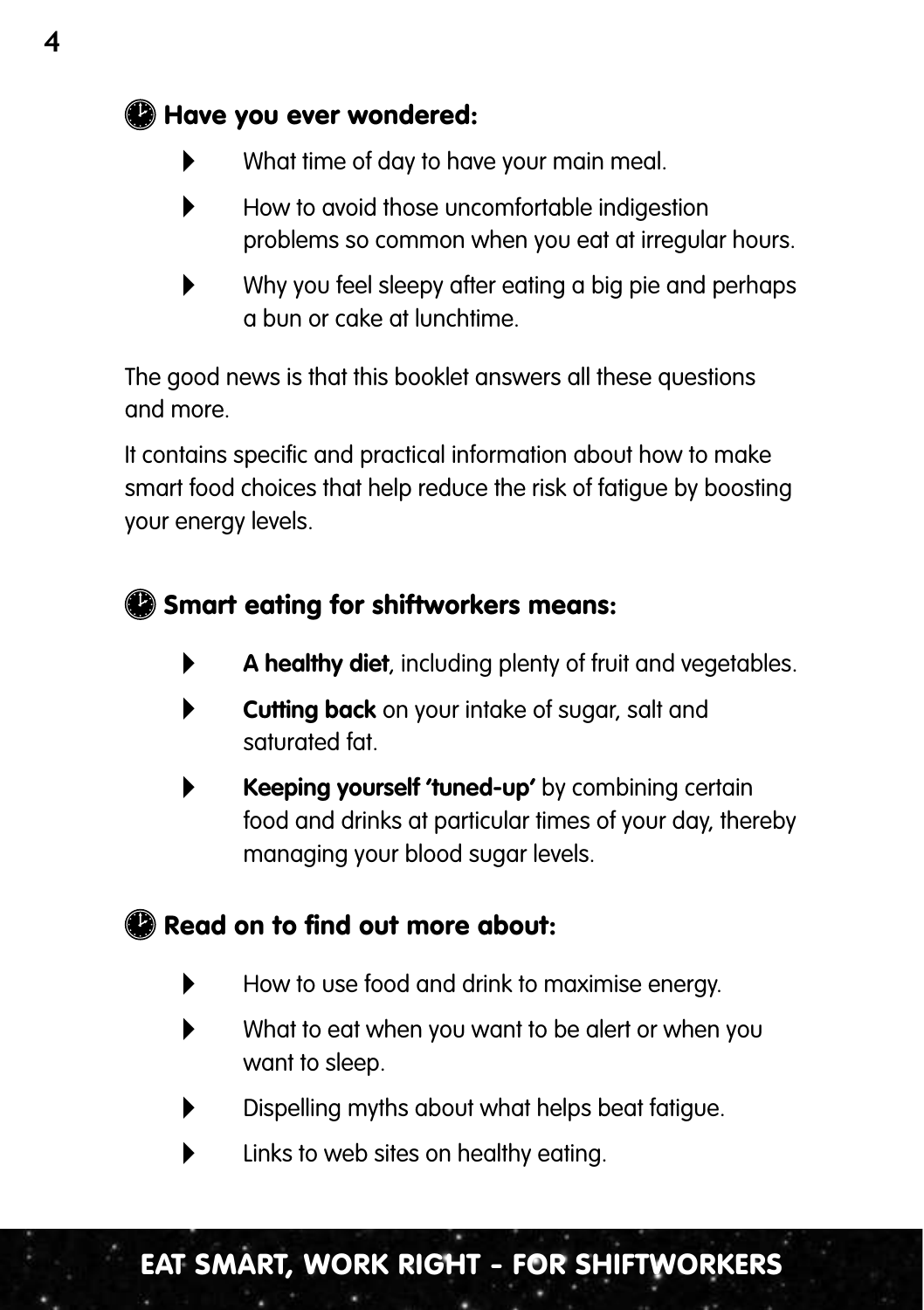## Fatigue and shiftworkers

The basic problem with shiftwork is that you sometimes have to work when it's normal to be sleeping, which can upset your natural sleep rhythms.

Our internal body clock is designed to help us be alert during the day and then sleep at night. Working shifts means that the body requires energy at times that it expects to be resting, which makes it more difficult for us to be able to digest food at night and to produce energy at the right time for night work.

When added to the other things going on in our lives, e.g. family stress, a sleeping disorder or the effects of certain medications, working shifts can just add to the problem of fatigue or tiredness. There are ways however, to reduce the chance of being affected by fatigue - and watching what and when you eat is one of them.

### **Common signs of fatigue**

- Daydreaming, slow reaction times.
- Increased risk-taking.
- Poor communication.
- Poor judgement of distance or time.
- Sore or tired eyes, blurred vision.
- Nodding off for a fraction of a second.
- Impatience, restlessness, irritability.
- Taking safety short cuts such as not bothering to wear safety equipment.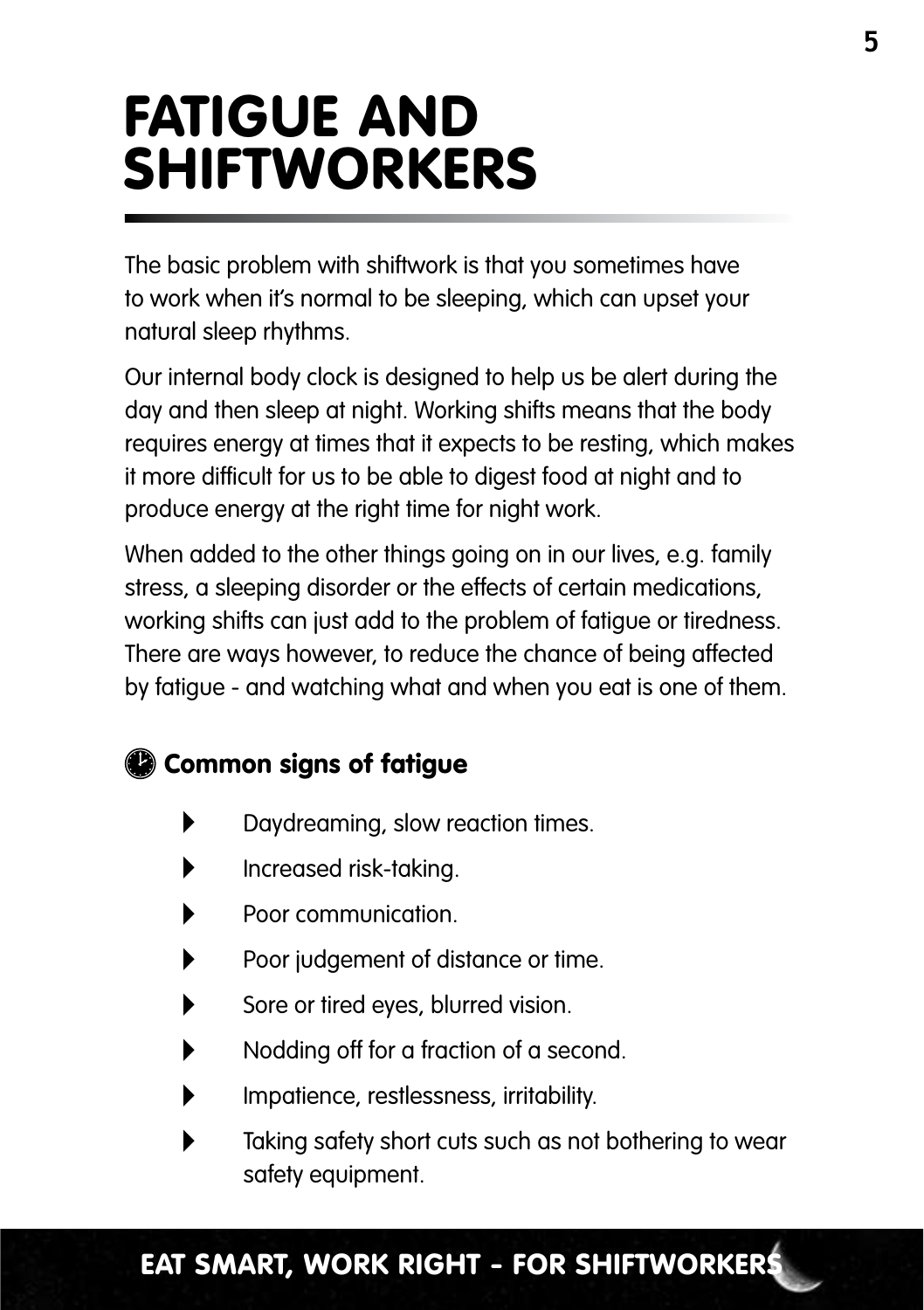**According to the New Rollen Frontin City** Safety in Employment Act Zealand Health and

**FATIGUE IS A ▪ Baked Beans ▪ Yams ▪ Taro WORKPLACE HAZARD** 

Because fatigue affects your ability to work safely, it has a huge impact on your safety and performance. Feeling tired affects your reaction time, your judgement of what is or isn't dangerous and your decision-making about what is going on and what to do about it.

It is common for people in this situation not to realise they are over tired and therefore underestimate the effect of fatigue on performance.

**For more information on what causes fatigue and a range of ideas for avoiding or managing the problem, have a look at the workplace fatigue pages on the ACC website (www.acc.co.nz).**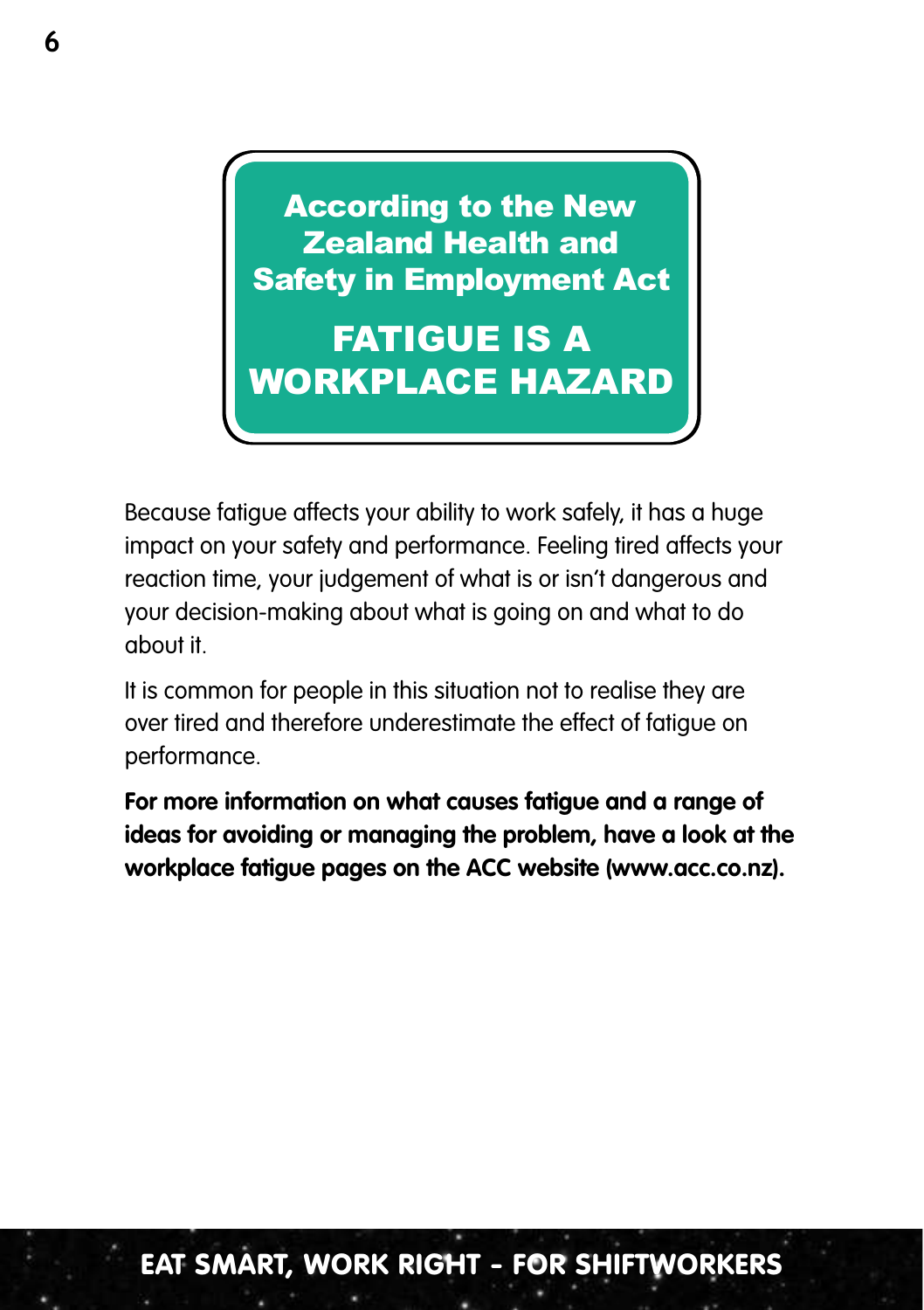## Avoid the blood sugar blues

You've probably heard of blood sugar, but you might not know how it can affect your safety and performance. Blood sugar is the body's main source of energy and how high or low it is at any time will affect how you feel.

Low blood sugar can cause shakiness, anxiety, excessive sweating and heart palpitations.

High blood sugar can cause feelings of fatigue – there is too much sugar in the body that can't be used for energy.

It makes sense to try and keep your blood sugar levels steady, no big spikes or dips. Your blood sugar levels depend on how much glucose you have in your body. You can keep your levels steady by making the right decisions about the kinds of glucose-containing food you eat.

### **C** Glucose

Lots of foods provide glucose for the body – some of them are better than others. For example some carbohydrates such as wholegrain bread, pasta and certain types of rice are good because they provide a steady release of glucose into the body. Foods with lots of added sugar are usually higher in glucose but while they give you an energy burst. they will end up making you feel tired later on.

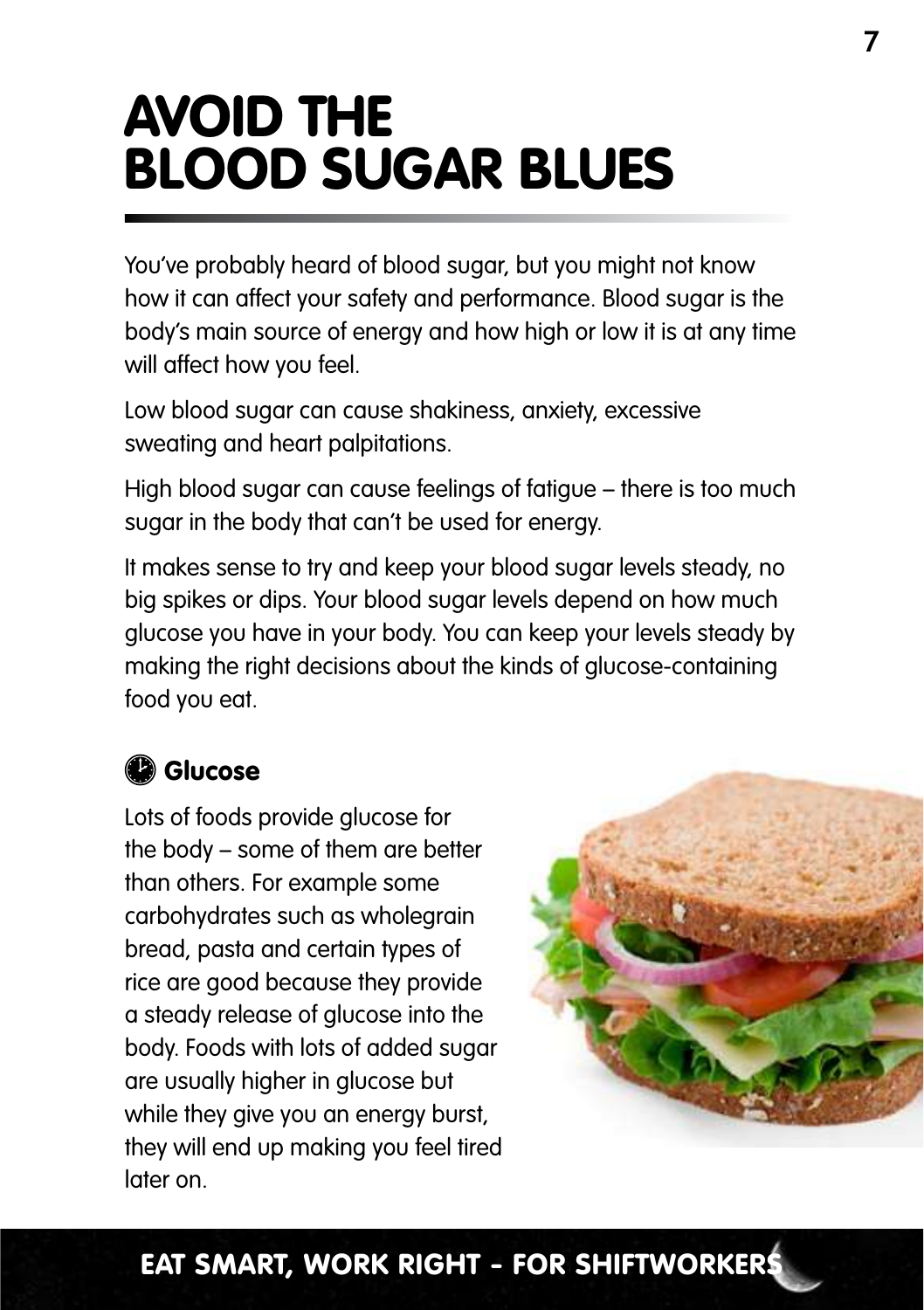To keep your blood sugar levels steady it helps to know how quickly energy is released from different food. This is what the Glycemic Index (GI) is useful for – it ranks food based on the immediate effect on blood sugar levels.

### Glycemic Index (GI)

 Foods with a high GI cause your blood sugar levels to rise quickly which means your body has to work hard to bring its sugar levels back to normal.

 Foods with a low GI allow your blood sugar levels to rise gradually and keep you feeling fuller for longer. Foods containing fibre (see page 14-15) will help with this, too.



**To find out more details about GI and healthy eating, have a look at The Home of the Glycemic Index - The University of Sydney (www.glycemicindex.com).**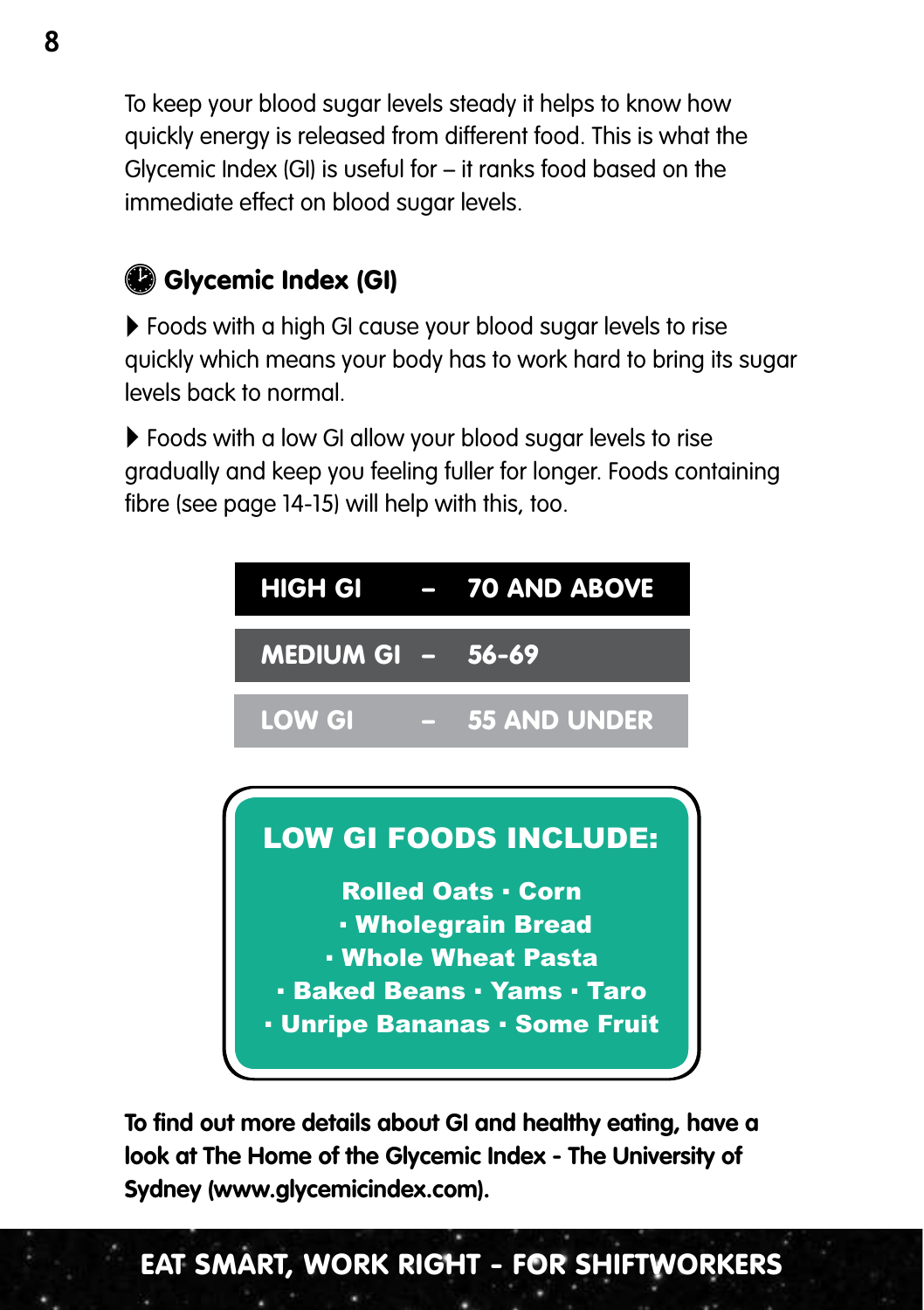### Cut back on sugar

Although sugar makes the food we eat taste sweet it contains energy without vitamin and mineral value. To avoid adding extra energy to your diet and inches to your waistline, here are some tips on cutting back on sugar:

- Eat porridge or untoasted muesli rather than sweetened processed cereals.
- Check the labels on muesli bars and other snack bars, some are much higher in sugar than others.
- Drink plain or mineral water instead of fizzy or energy drinks, that contain lots of sugar.
- Choose a piece of fruit instead of lollies or other confectionary.
- Plain yoghurt with chopped-up fruit or a fruit yoghurt is a healthy dessert.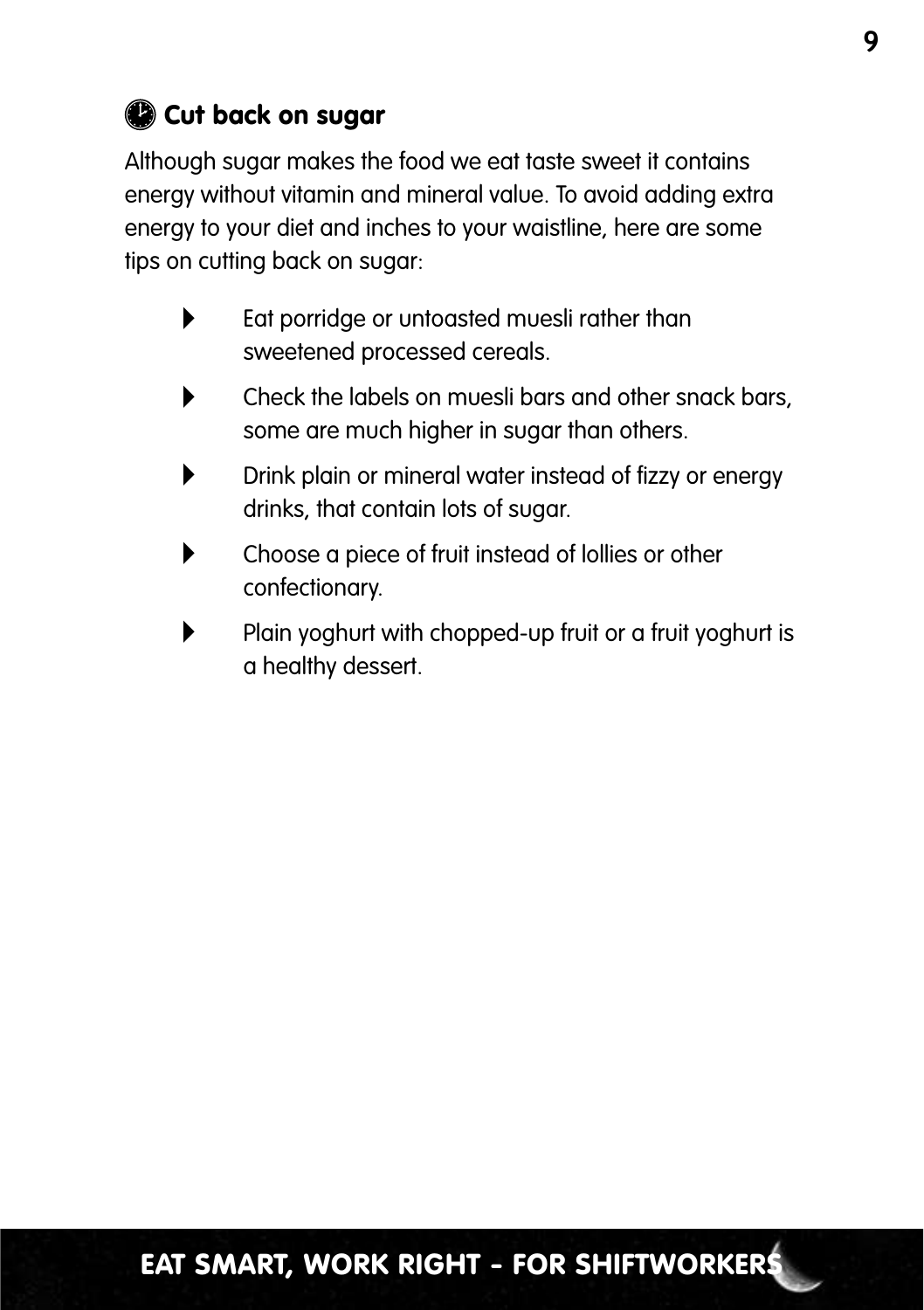# **Timing is everything**

Eating certain foods at certain times can help you fight fatigue and allow for improved concentration and reaction time.

### <sup>2</sup> Protein

Protein rich foods contain tyrosine, an amino acid that stimulates brain chemicals to help you feel more alert. It's important to choose low fat protein foods because high fat protein foods take longer to digest (this is especially important when these foods are eaten late at night when digestion naturally slows down).

- Protein foods high in fat take longer to digest and can give you digestive problems especially when eaten at night.
- Low-fat protein foods help you stay alert.

### LEAN PROTEIN FOODS

**Grilled Fish • Shellfish • Skinless Chicken • Lean Meat** Low-fat protein foods include:

- **Chickpeas Baked Beans Hummus**
- **Eggs Nuts Low-fat Dairy Products**

such as Cottage Cheese, Low-fat Milk and Yoghurt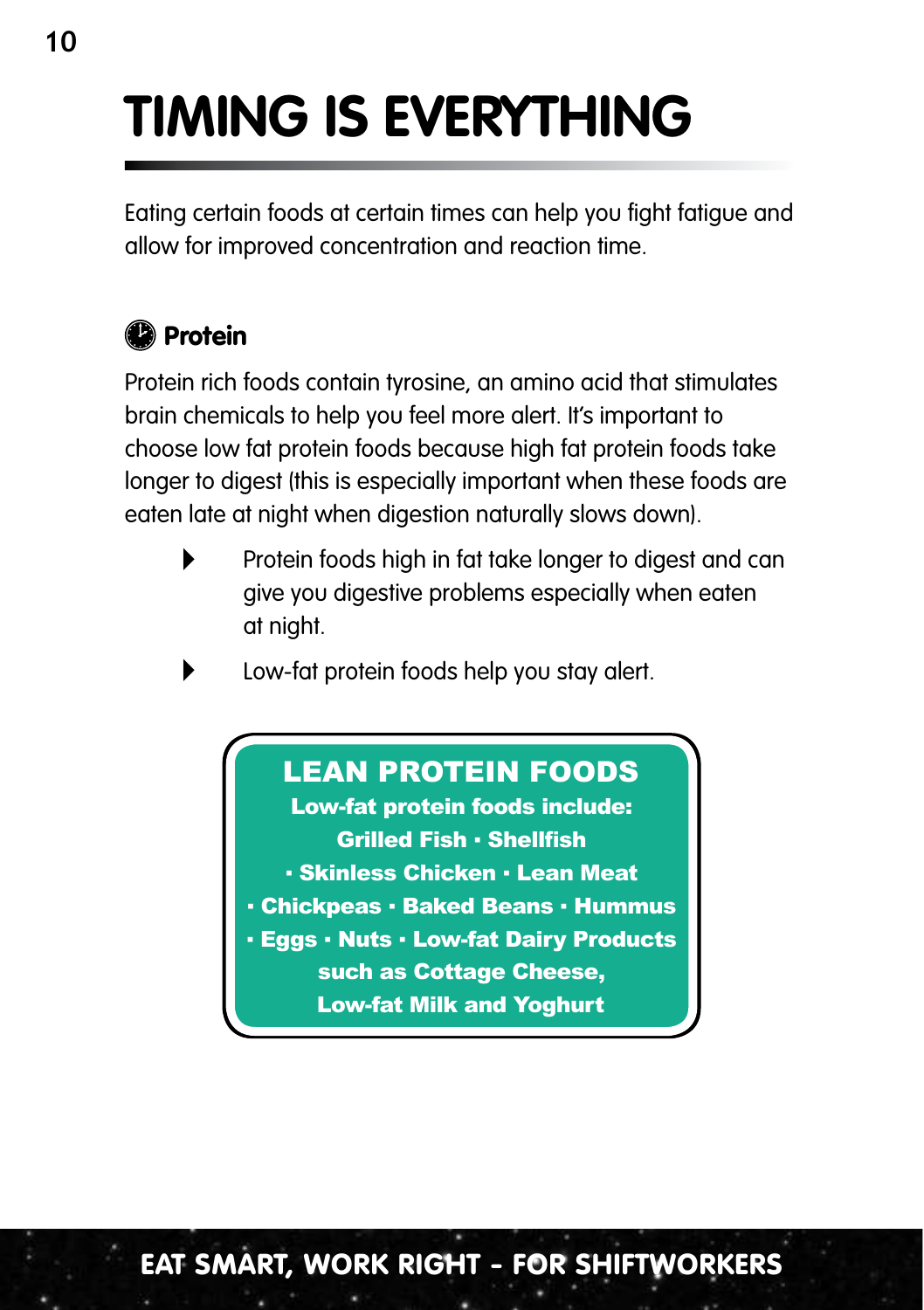### **Carbohydrates**

Carbohydrate based foods provide energy for everyday tasks and also help to create serotonin a brain chemical that allows you to feel less irritable and more able to focus.

When you eat a small meal containing about 120g of lean protein food with about a cup of certain slow releasing carbohydrate you will be 'powered up' to perform at your best without feeling sluggish.

But carbohydrates not only help you to focus, the same slow releasing carbohydrates can also help you to rest and sleep more effectively as well. Choosing a slow releasing, carbohydrate rich meal a few hours before you need to sleep promotes steady blood sugar levels – this will help you stay asleep.

### 'POWERED-UP' MEAL IDEAS

Grilled fish, boiled waxy/new potatoes and salad

Small bowl of spaghetti and meatballs

Chicken and salad wraps/pita pockets

### 'RELAXING' MEAL IDEAS

Cereal, fruit and low fat milk

Creamed rice and stewed fruit

2 egg omelette with whole grain toast and salad

Fruit salad and yoghurt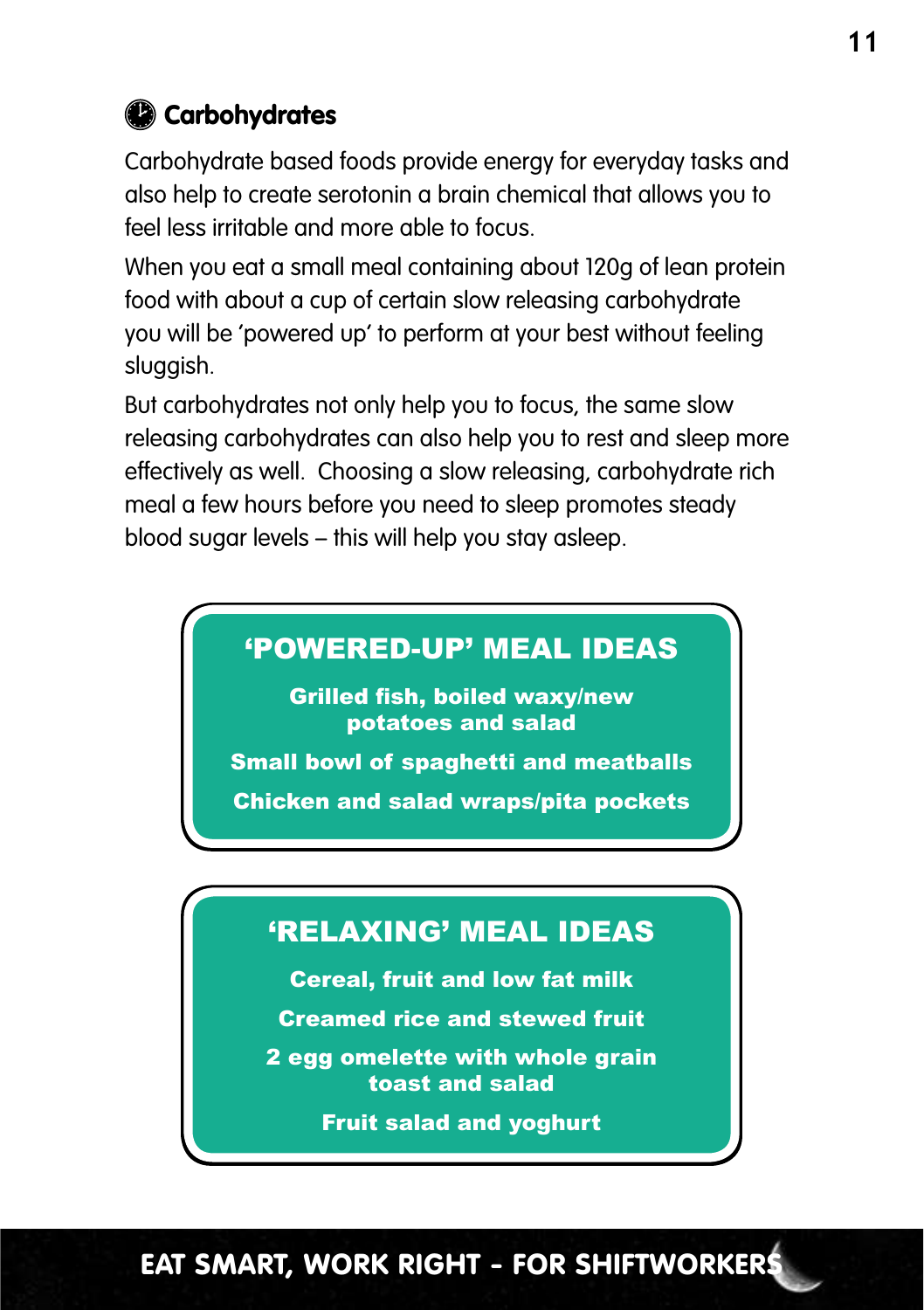### Serving sizes

If you eat the right types of food but eat too much of them, you won't get the best results. The 'right' serving size is different for different food groups and for different- size bodies.

**To find out more details see the New Zealand Healthy Food Guide – Healthy Eating Guide Serving-Size www.healthyfood.co.nz**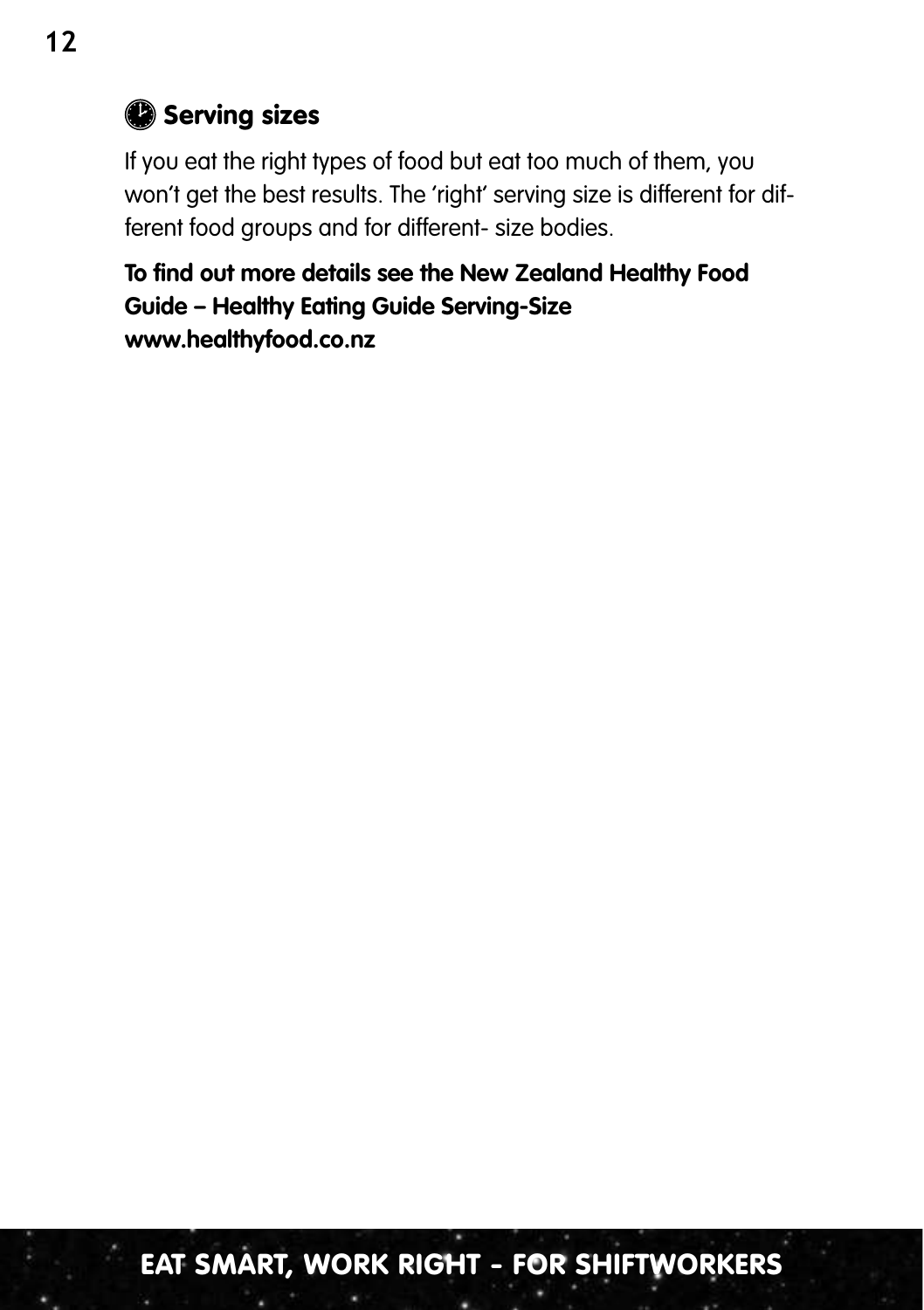### **THE SECRET TO GOOD DIGESTION**

If you work shifts you may suffer from stomach pain, bloating, constipation and other digestive problems. This is most likely because, it may be hard for you to eat at regular times.

To help reduce these problems, here are some good eating habits to put in place.

- Eat little and often is the golden rule as it's difficult for your body to digest large amounts of food that's eaten all at once.
- Have several small meal breaks during a long shift rather than a single long one.
- Don't skip meals, especially before you start work.
- Avoid having a large meal near the time you go to bed as your body will be so busy digesting it you could find it difficult to sleep.
- Heavy meals can often leave you uncomfortably full, or cause heartburn and other indigestion problems, which can also make it difficult to get to sleep.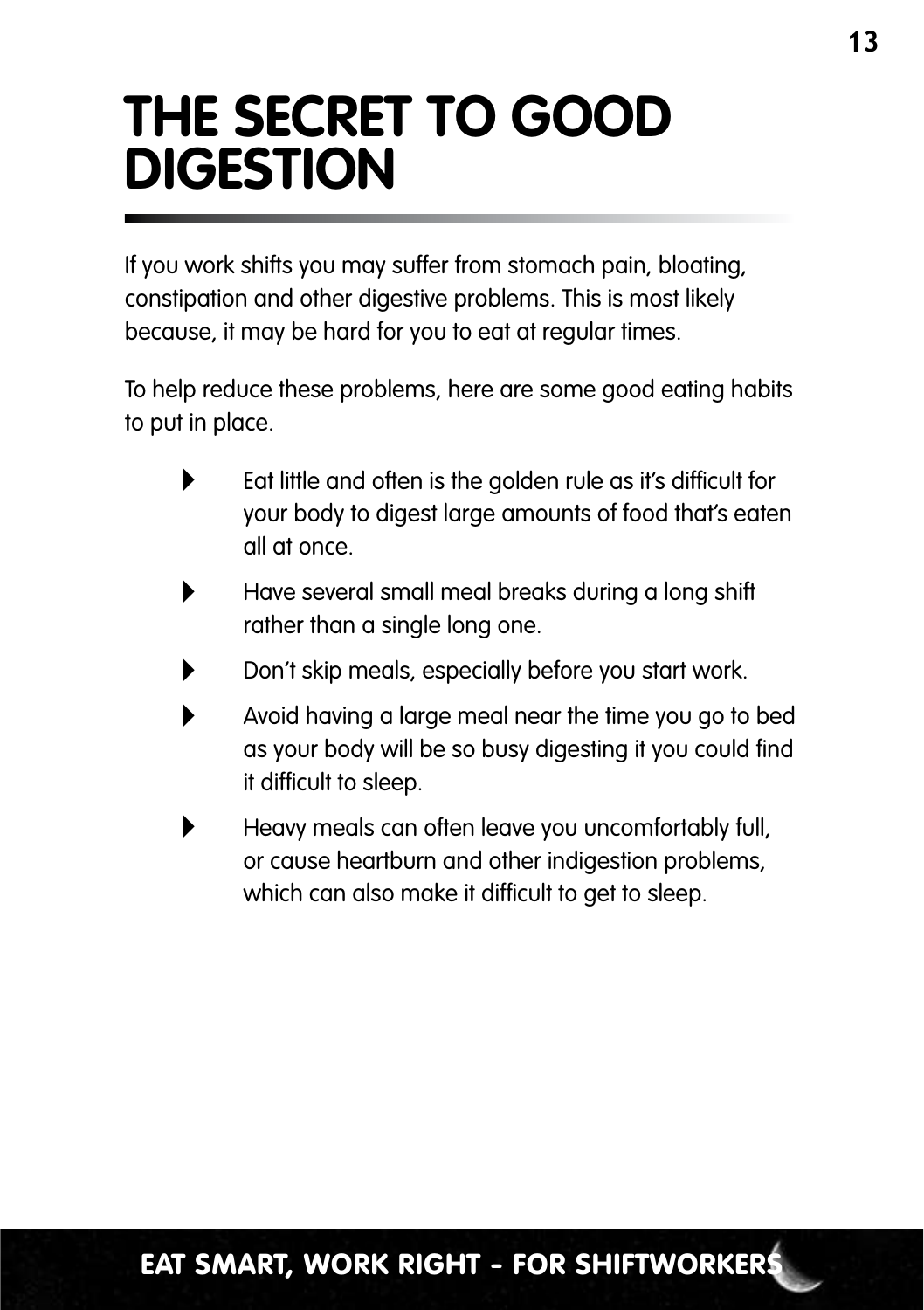### low **Exercise**

Even just a short walk after a meal helps the digestion process – it'll work off some of that surplus energy you gain through eating<mark>.</mark>

#### Fill up on fibre

High fibre foods help to keep everything you eat moving right along through your bowels. If you eat regular amounts of plantbased foods like wholegrain cereals and breads plus lots of fruits and vegetables, all of which contain lots of fibre, you'll keep digestion problems and constipation at bay, which has to be good news whether you're on a long shift at work or at home.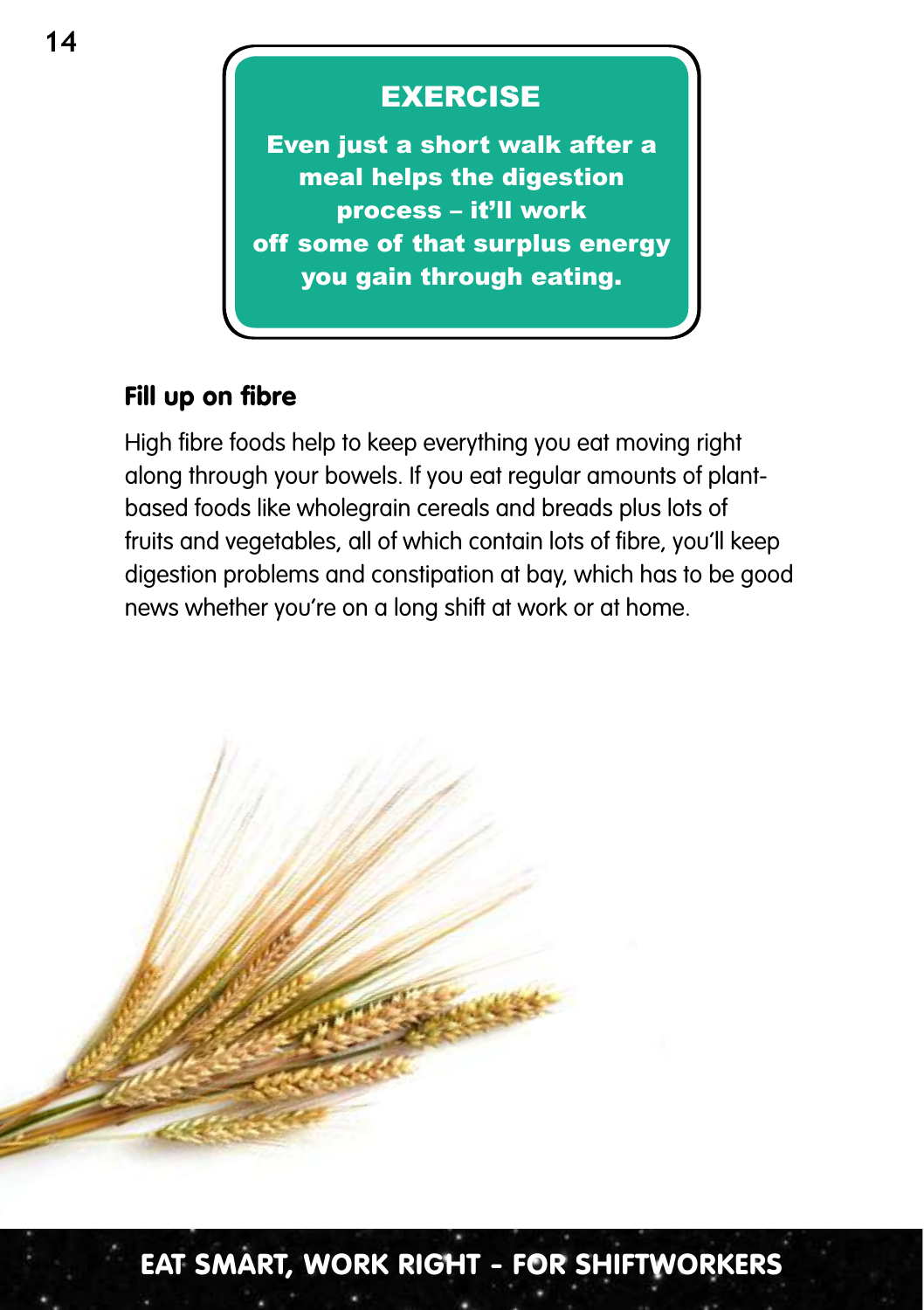#### To include more fibre in what you eat on a daily basis:

- Top up your breakfast cereal or muesli with fresh or stewed fruit.
- Enjoy lots of fresh fruit whatever is in season.
- Eat a jacket potato or potatoes with the skin on, rather than peeled potatoes.
- Eat wholegrain bread, or if you prefer white bread, try one with high fibre.
- Buy a bran muffin or wholemeal scone for morning tea.
- **EXECHOOSE A pie made with wholemeal pastry.**
- Snack on chopped celery and carrot, raw unsalted nuts.
- Add lettuce, tomato, carrot, avocado, capsicum and beetroot to your sandwiches.
- Eat brown rice or pasta whenever possible, or mix brown and white rice/pasta together.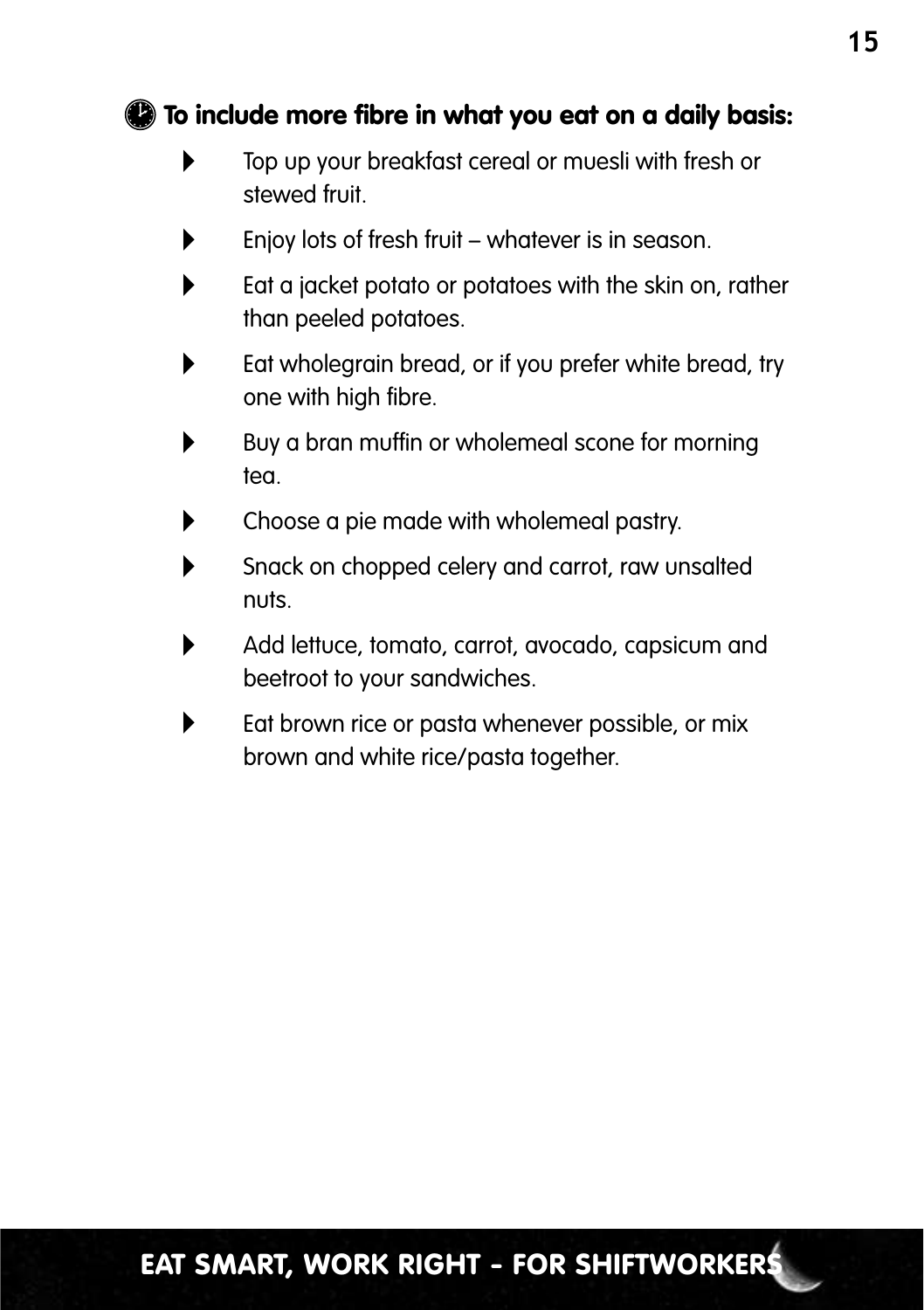### Cutting back on fatty food

Everyone needs a bit of fat in their diet; it adds flavour to food but most importantly it helps repair the body. Most of us eat way more than we need.

To reduce your fat intake:

- Swap to low-fat or trim milk.
- **Trim excess fat from your meat.**
- Buy lower fat cheese, e.g. edam, mozzarella or cottage cheese.
- Fry less and bake, grill and steam more.
- Snack on a low-fat yoghurt.
- Eat tuna in wholemeal bread sandwiches.
- Instead of cheese, try hummus on crackers.
- Cook with olive oil or, even better, rice bran oil, instead of butter.

 Biscuits, cakes, pies and sausage rolls are nice for an occasional treat but they're full of sugar and fat. It's good to get in the habit of reading the labels on the packaging so you can keep tabs on what you're eating. If it doesn't have a label, think about what's in it and whether it will be good for you!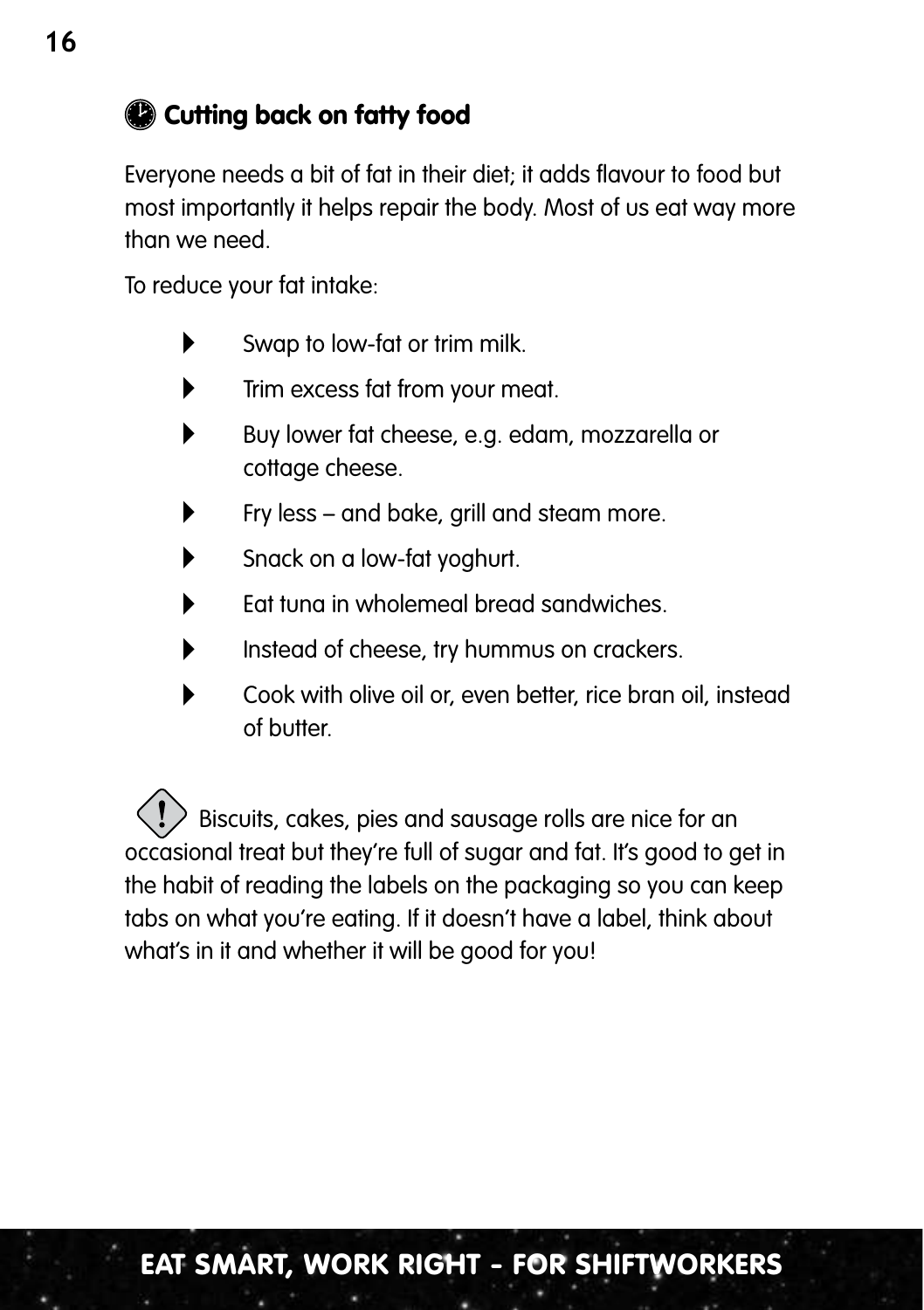## Water – so good for you

Refreshing, cooling, flushing, cleaning - water does it all!

Everyone needs to drink enough water to keep their body working well. Did you know that not drinking enough water can make you feel tired? Some people don't realise their fatigue is due to not drinking enough water. Get in the habit of drinking a glass or two of water first thing, and keep topping up throughout your day.

The fluid you need is based on your energy intake and how much activity you do. A good rule of thumb is to drink 200-300ml of fluid at every meal and snack - so at least six glasses a day - and preferably water - although other fluids such as diet beverages and milk all contribute to your daily fluid intake.

- Don't wait to feel thirsty keep sipping to stay alert.
- Thirst is often mistaken for hunger. To avoid overeating, drink water before a meal.
- Many fruit and vegetables contain water. Eating them can help increase your intake of water but you will still need to drink at least six glasses to make sure you have enough.
- Always keep a bottle of fresh water handy.

### **How to know if you're drinking enough water**

Get in the habit of checking out the colour of your urine. If it's pale yellow you've probably had enough water that day but if it's strongly coloured (i.e. dark yellow), then you are not drinking enough.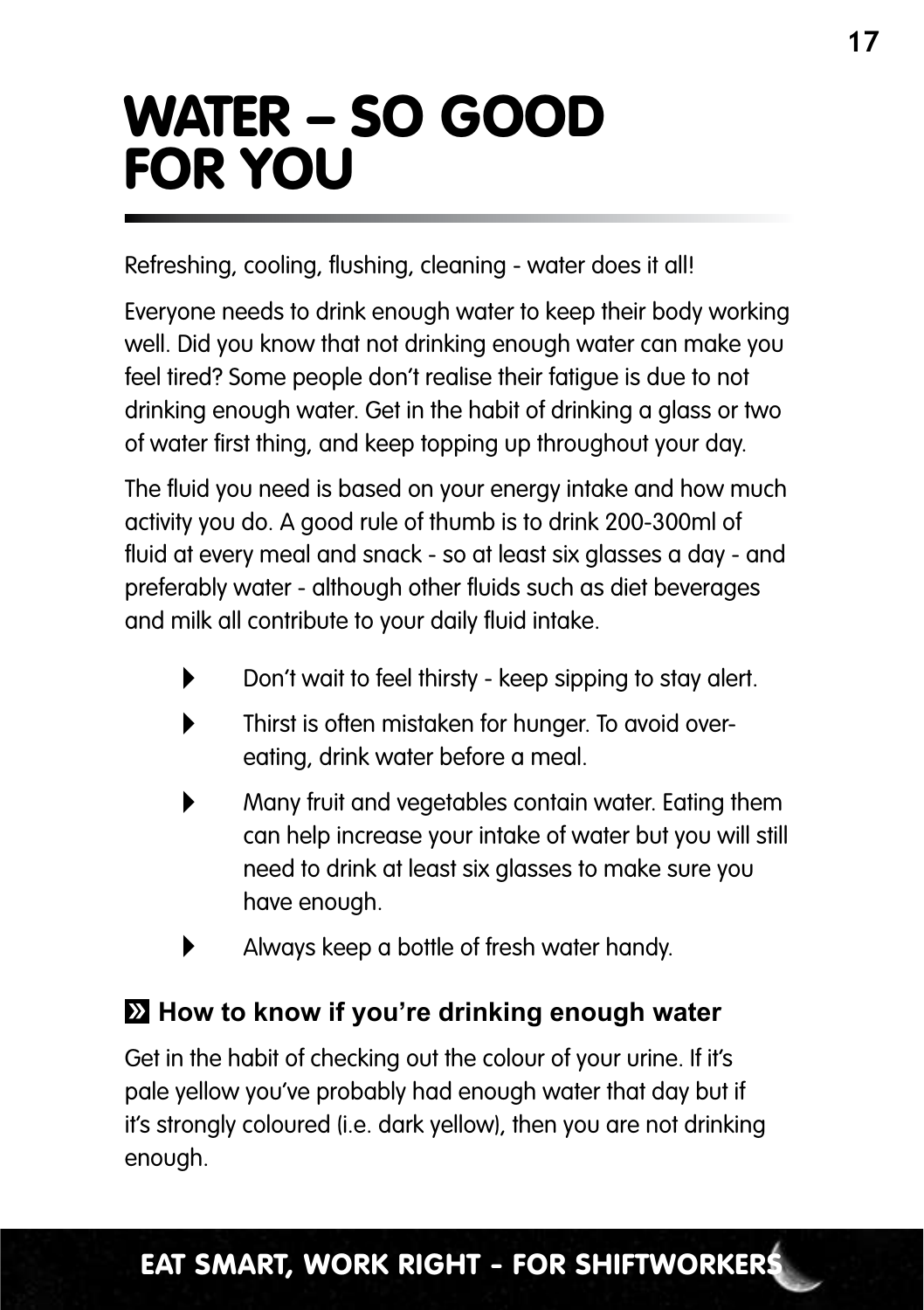## Caffeine – what goes up must come down

Most of us like a quick caffeine fix to keep us going during a long day, but too much is not good for the body. You've probably noticed that while a coffee, cola or energy drink gives you a bit of a lift, it's usually followed by a dip in energy. If you have too much caffeine, that lift just stops happening and you start to feel really tired. So it's best to limit these kinds of drink to under 300 mg a day (see caffeine chart on page 19). They also don't help you fight fatigue, they just mask it for a short while.



 Caffeine can affect your sleep, which is never a good thing. Too much of it reduces not just the amount of sleep you are getting, but also the quality.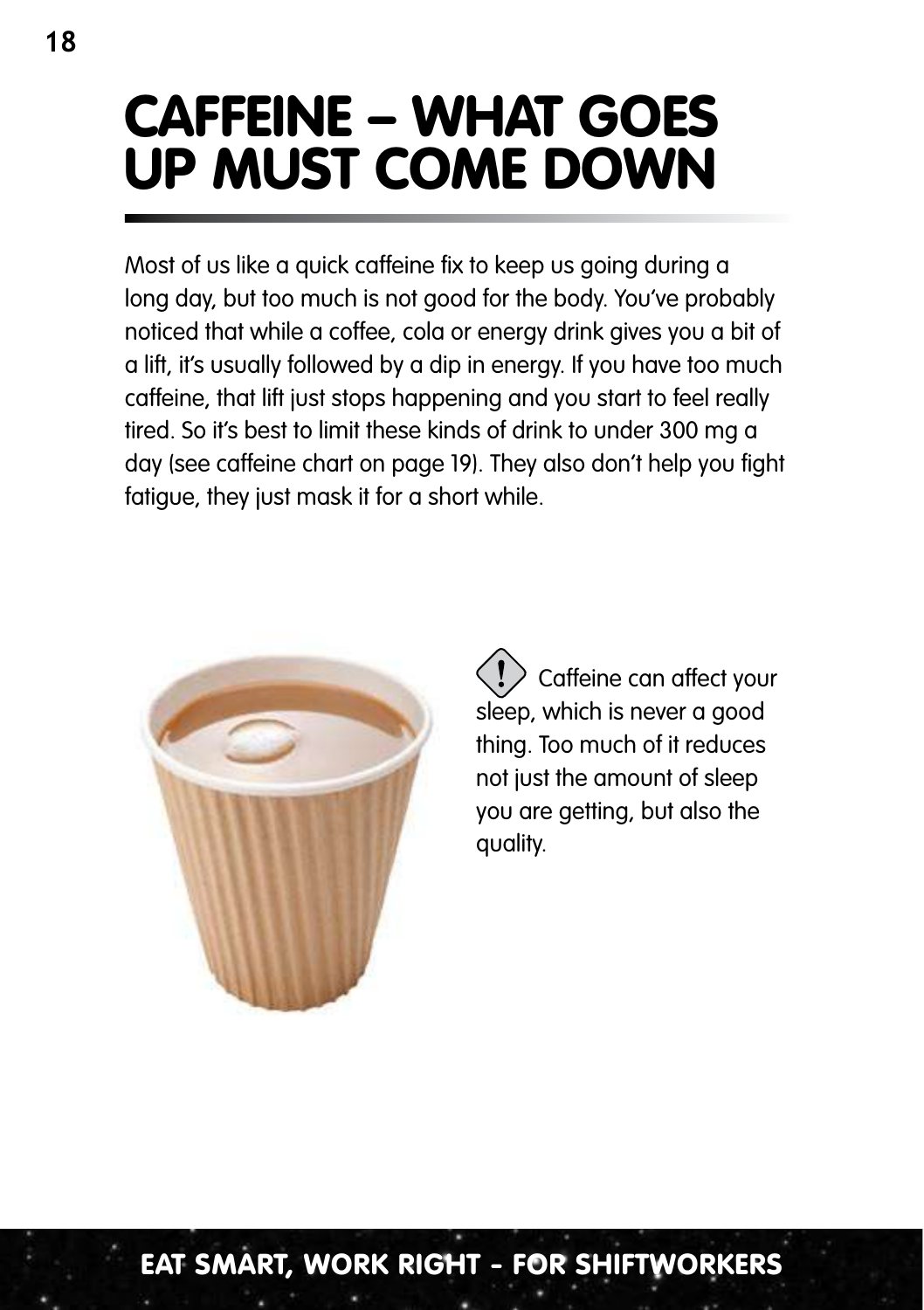### How much caffeine do you drink?

Check out the table below to see the approximate amount of caffeine in various food and drinks. Note: this is a guide only as the amount of caffeine may vary from brand to brand.

| Coffee per cup                    | Caffeine (mg) |
|-----------------------------------|---------------|
| Instant                           | 75            |
| Plunger                           | $100 - 300$   |
| Espresso/cappuccino               | 100 - 150     |
| Decaffeinated                     | $3 - 5$       |
| Tea per cup                       | Caffeine (mg) |
| Brown 'gum boot" five minute brew | 50            |
| Brown 'gum boot" one minute brew  | $9 - 33$      |
| Green tea (Chinese)               | $30 - 50$     |
| Soft drinks per 330 can           | Caffeine (mg) |
| Energy drinks                     | $30 - 160$    |
| Cola                              | 32            |
| Lemonade type drinks              | nil           |
| Other favourite drinks            | Caffeine (mg) |
| Milo                              | nil           |
| Hot chocolate                     | $5 - 7$       |
| <b>Herbal infusions</b>           | nil           |
| Chocolate (50g bar)               | Caffeine (mg) |
| Dark                              | Up to $25$    |
| Milk                              | Up to 50      |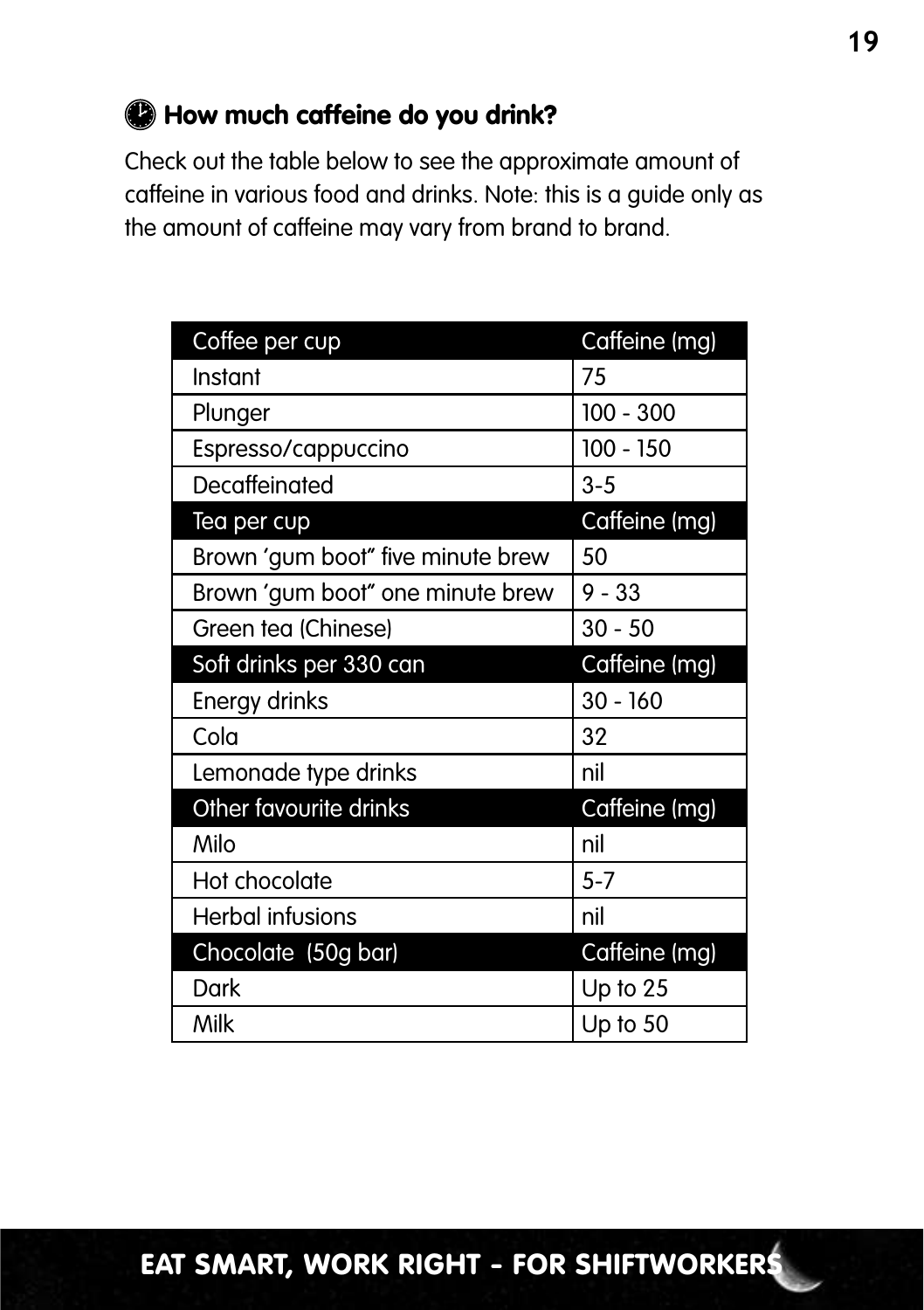# **Getting organised**

The key to eating foods that help you stay alert and avoid fatigue is being organised about your shopping. Aim to have the 'right' foods handy by planning when and where you'll do your shopping, and getting it done well before you want to eat.

As mentioned earlier, shiftworkers should eat little and often rather than having one big meal during or after a shift. Being organised about buying your food will help you stick to this plan.

### Supermarket Shopping

- Look at your work schedule for the coming week and plan what you'll eat at work and what you'll eat at home.
- Once you've decided on what you want to eat, make a list of what you'll need to have in the house and what you'll buy to take to work.
- Buy enough seasonal fruit and veges to keep you going for a few days.
- Eat before you go to the supermarket you'll be less tempted to buy unhealthy snack foods.
- Read food labels so you know exactly what you're eating.
- If possible, use the kitchen facilities at your place of work when you're working nightshifts to prepare simple, healthy snacks.

**To help you remember which foods are best, check out the Healthy Food Guide (www.healthyfood.co.nz)**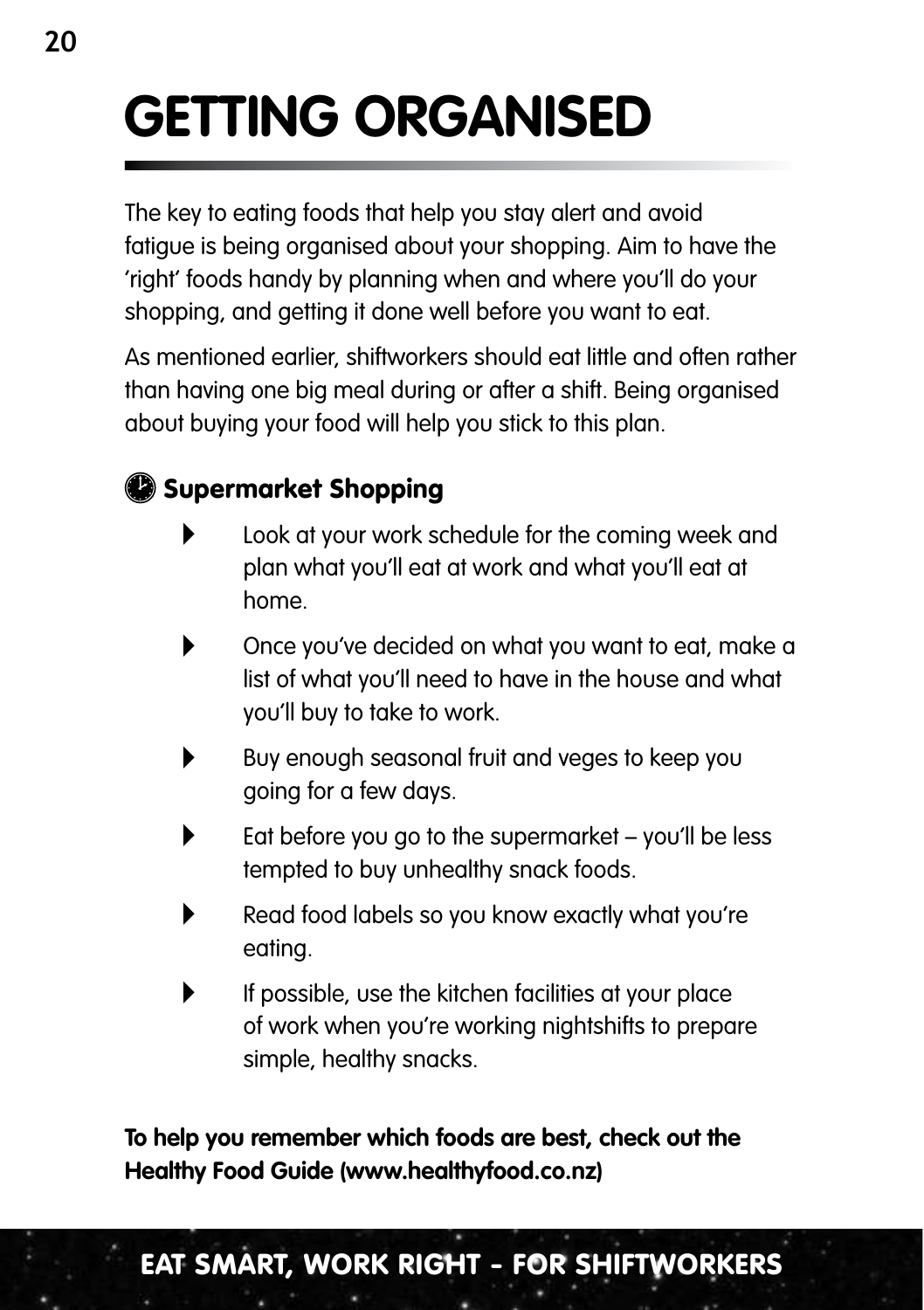### **SLEEP • fatigue • FOOD how they interact**

If you don't get enough sleep on a regular basis, your body is likely to produce more of a hormone that will make you extra hungry and less of one that suppresses your appetite. In other words, if you're tired your brain starts telling your body to eat - especially foods that are starchy, sweet and high in carbohydrates. If this goes on for too long you'll eat too much of the wrong foods, which will result in blood sugar highs and lows, plus you'll put on weight and generally lack energy.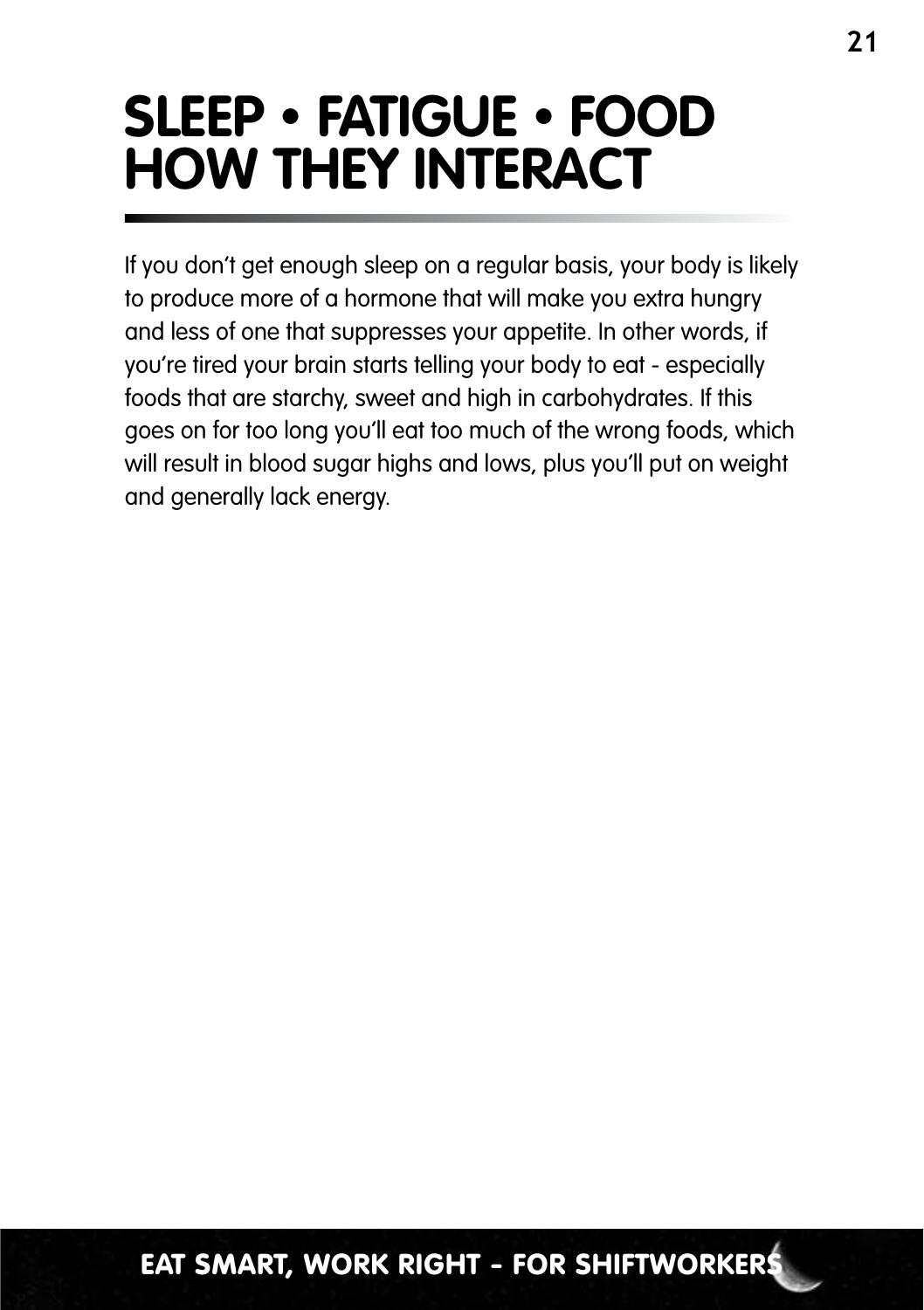### Smart food for shiftworkers

### Before a morning sleep

If your shift means you need to sleep in the mornings or during the daytime, the meal you eat before you go to bed should contain plenty of carbohydrates.

- Cereal/Porridge
- Toast
- Fruit
- Rice

### After a morning sleep (main meal of day)

When you've woken up after a morning or daytime sleep, eat a mixture of protein and carbohydrates to help you wake up and give you energy for the rest of the day and into the night.

- **Lean meat, such as chicken and fish**
- Pasta
- **Vegetables**
- Dairy products, eggs and low-fat cheese
- Yoghurt
- Breakfast drinks or fruit smoothies
- Fruit (its natural sugar will give you an energy boost)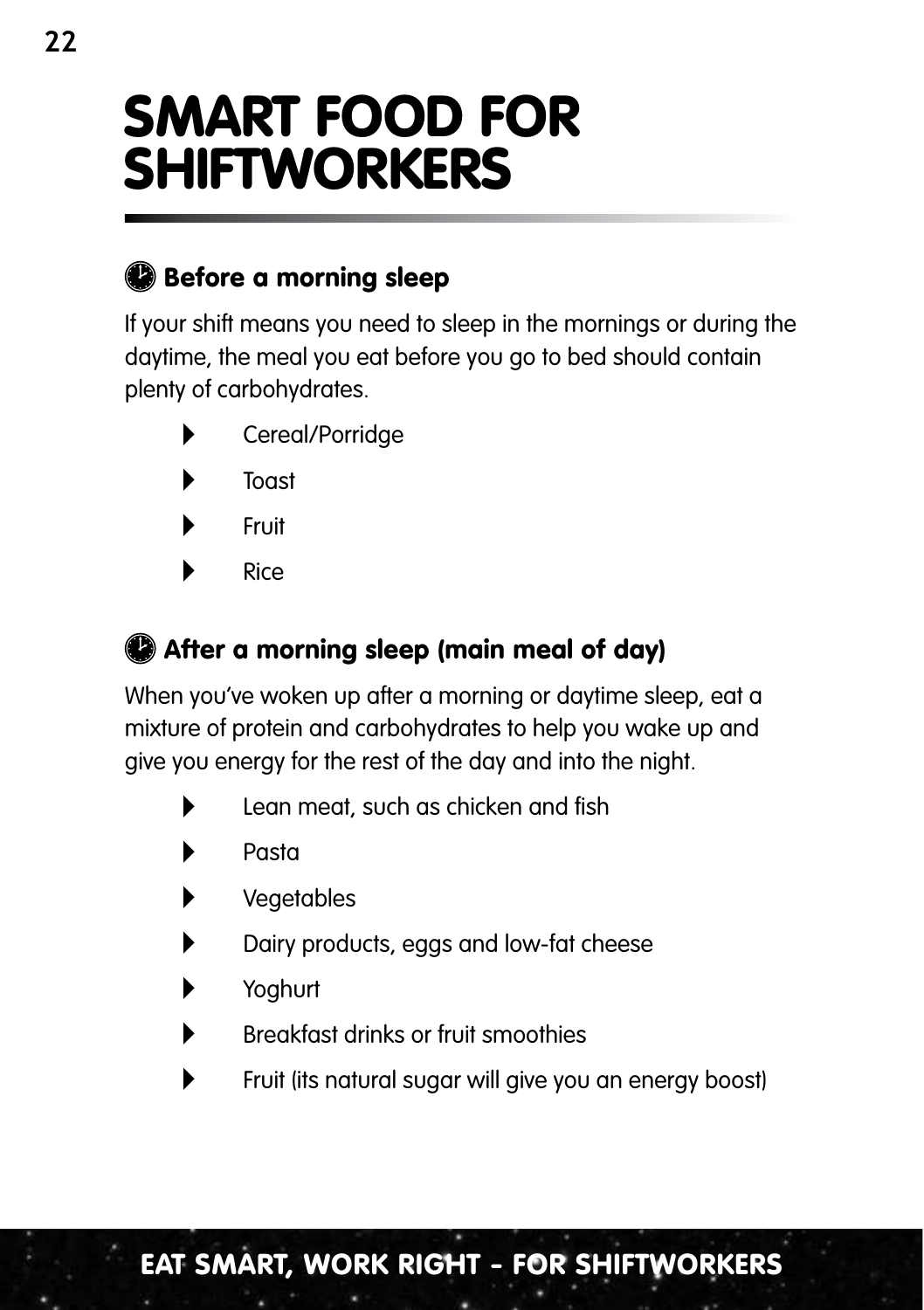### $\bullet$  Night-time meal breaks

When you're working nights, eat a protein snack from time to time to help keep you alert. Fresh fruit is also good as it has lots of fibre to help your digestion processes as well as natural sugars to give you an energy boost.

- Nuts (mixed, raw and unsalted)
- Dried fruit
- Lean meat
- Wholegrain bread sandwiches
- Use spreads with the 'heart tick'
- Breakfast drinks or fruit smoothies, low-fat yoghurt drinks, water
- Beans on wholegrain toast
- Eggs (poached, boiled, omelette)
- Fresh fruit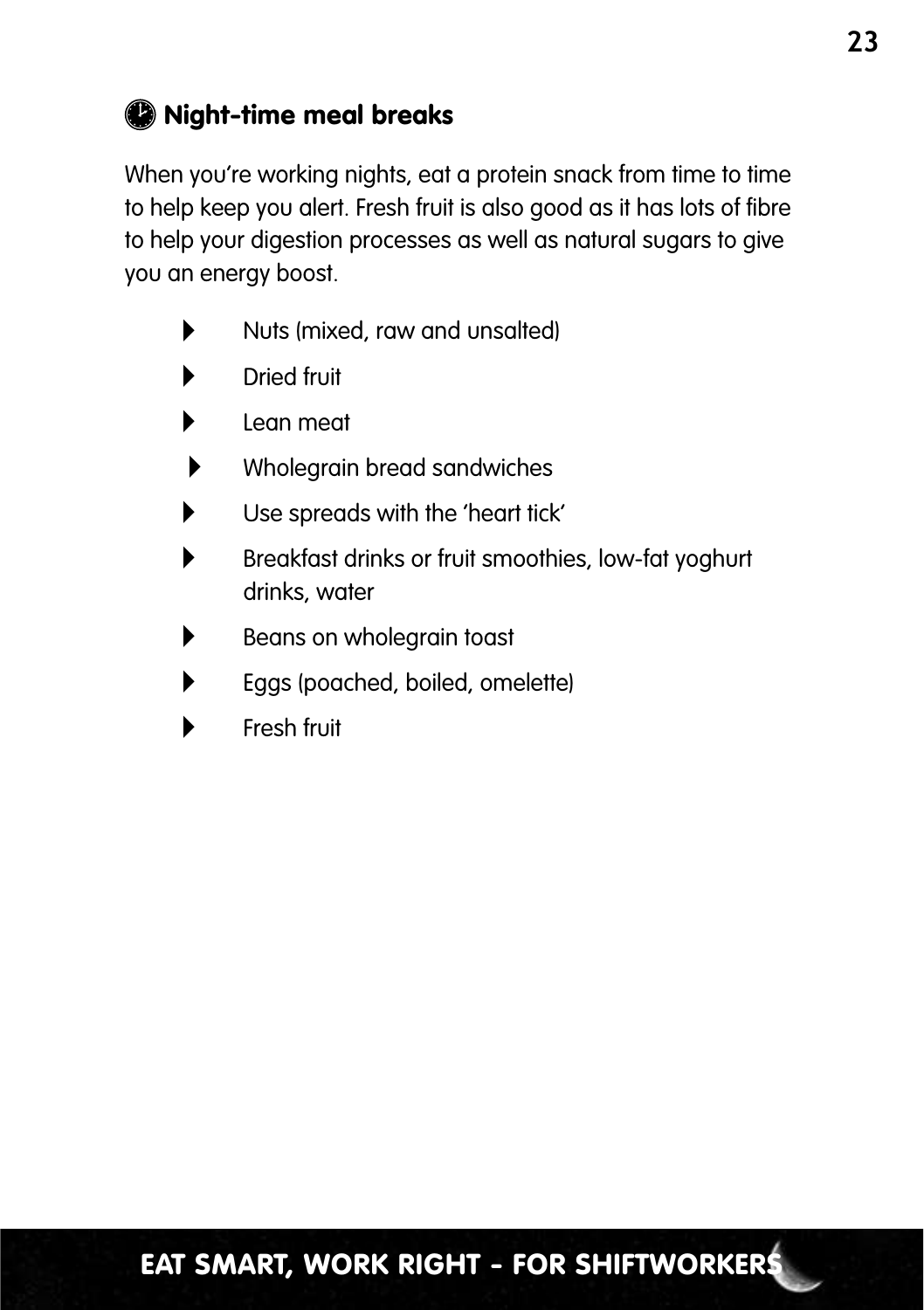If you don't have time to prepare a snack before you go to work at night, buy one of the healthier options from a petrol station or take-away place on the way to work, such as:

- $\blacktriangleright$  Breakfast drinks
- Fruit smoothies
- Pies made with wholemeal pastry
- Fresh fruit
- Wholegrain bread sandwiches
- Low-fat or reduced sugar biscuits look for the NZ Heart Foundation 'Pick the Tick'
- Wholemeal scones and muffins

### **REMEMBER**

### Read food labels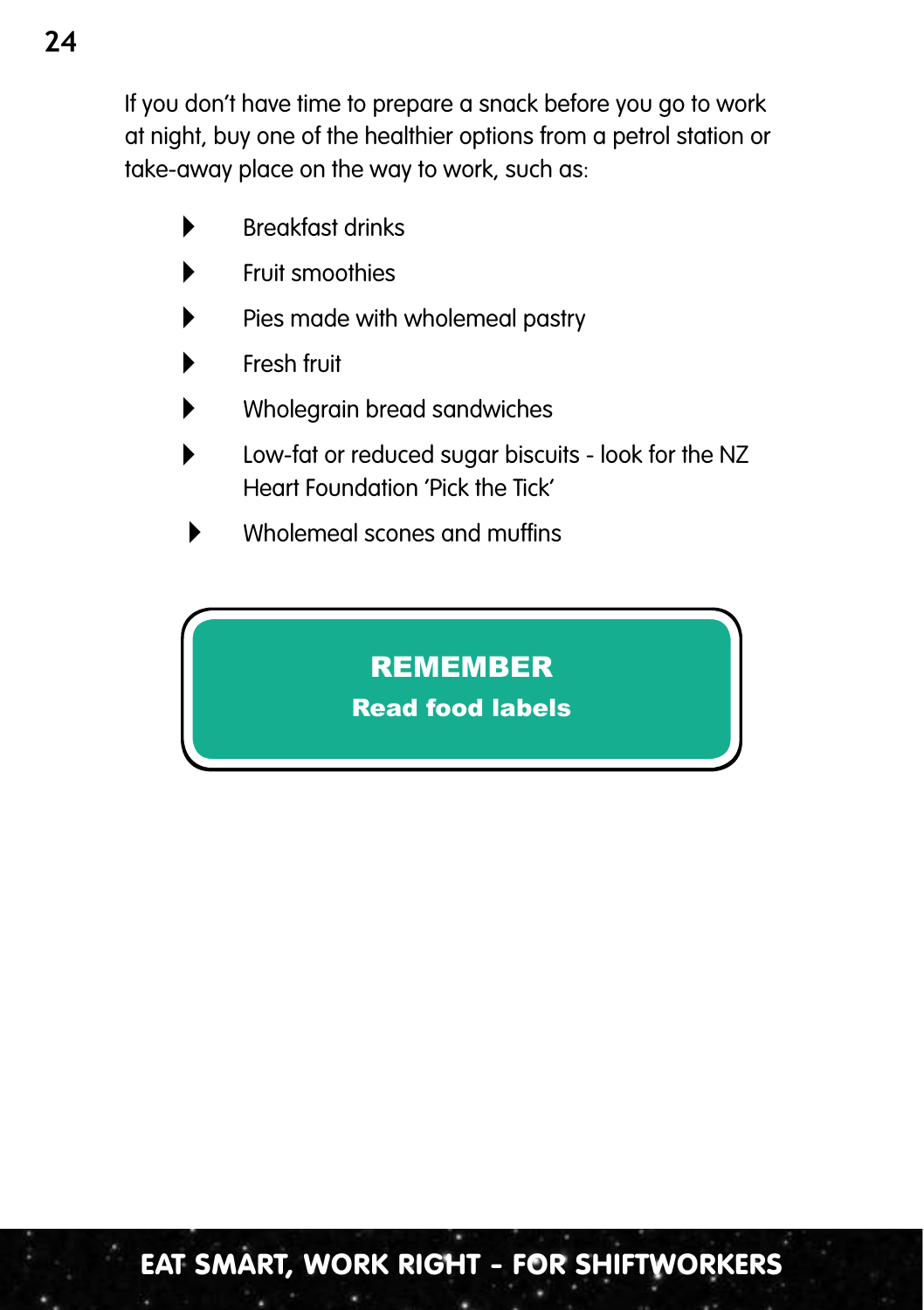### **Myth busting for smart eating**

#### Men need 'man-sized' or 'super-sized portions'.

Men do not need to eat that much more food than a woman of the same height and weight. They do not need 'super-sized' portions.

#### Carbohydrates (or sugars) cause weight gain.

Carbs don't make you fat! The body does not like converting carbs to fat. It's the hidden fat in the diet that is the main problem when it comes to weight/fat gain.

#### Fresh fruit and vegetables are more nutritious than frozen ones.

You can often get more nutrients from fruit and vegetables that were frozen as soon as they were picked than from so-called fresh fruit and vegetables that are past their best.

#### Chocolate or ice cream is OK to eat after a meal because they have a low GI.

They may have a low GI, but they are also high in sugar and fat which makes them bad news for the waistline, and will effect your blood sugar levels.

#### Eating a big meal before going to bed tires you out and slows you down, making it easier to sleep.

A large meal does not slow down your digestive system. It actually does the opposite – and lying down does not help your digestion.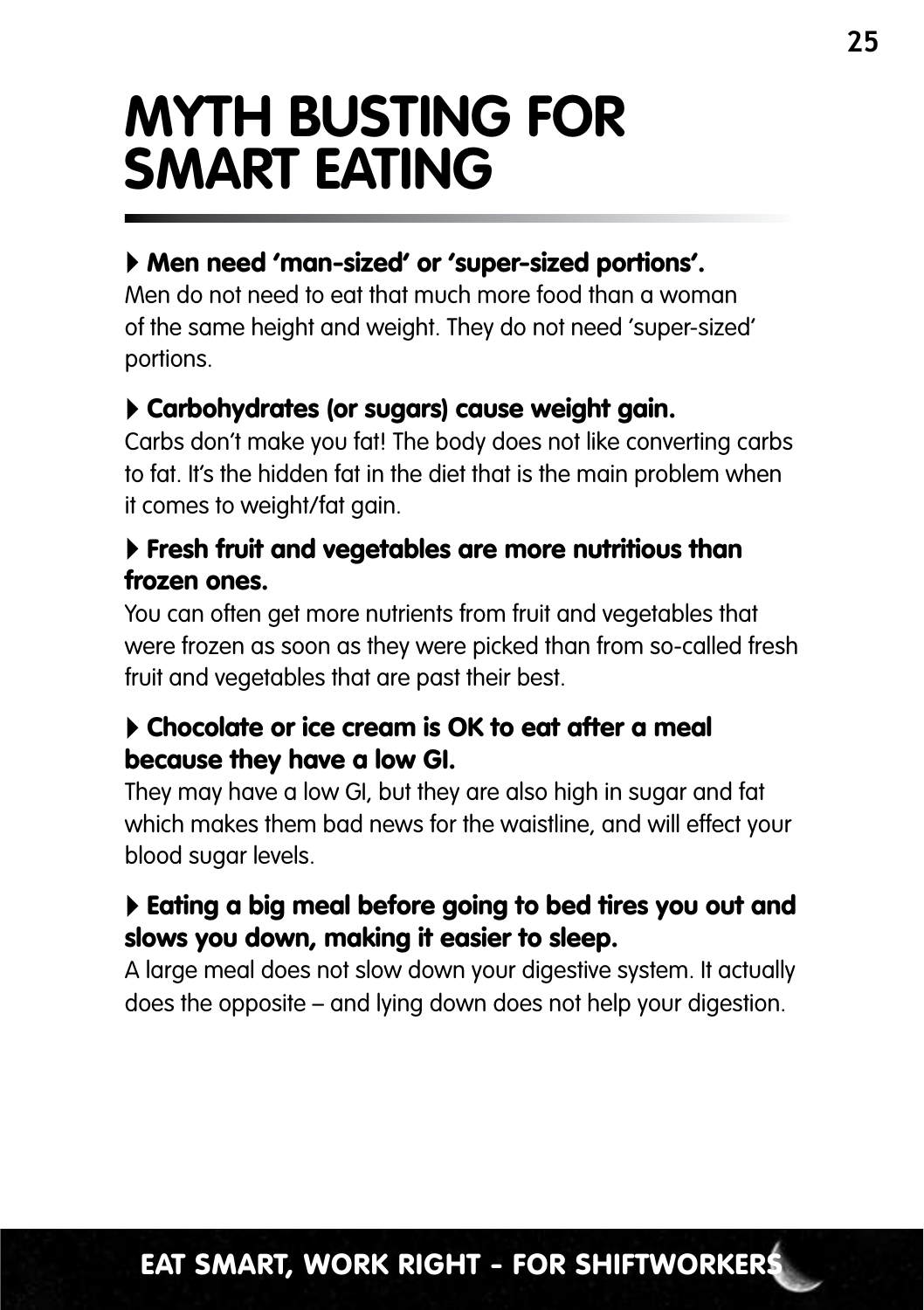# Summary: smart eating

 What you eat and when can influence how safe you are at work because these factors influence fatigue, your sleep patterns or feelings of tiredness. A good sleep is the best way to avoid fatigue and tiredness.

 $\triangleright$  To help manage your general well-being, follow the New Zealand healthy eating guidelines that you'll find at www.healthyfood.co.nz.

 $\triangleright$  To maintain your energy levels at work and to enjoy good quality sleep, choose low GI carbohydrates (e.g. whole grains, vegetables and some fruits), and limit how much refined sugar and processed foods you eat.

Eat mainly low-fat protein foods (e.g. fish, lean white meats, eggs and dairy) to increase your alertness.

 Snack little and often to maintain steady blood sugar levels and to avoid over-working your digestive system. Avoid heavy meals 3-4 hours before you plan to go to sleep.

If you have to sleep fairly soon after you eat, combine only a small amount of protein with your choice of low GI carbohydrates.

 Drink plenty of water. Most adults need between 6-8 glasses of fluid a day, more if they are active (and don't count caffeine drinks such as cola, coffee or tea as part of your liquid intake).

Increase the amount of whole foods you eat and only eat highly processed food as an occasional treat.

 Plan ahead so you know what you will be eating at home for the next few days or so and keep plenty of healthy snacks at work.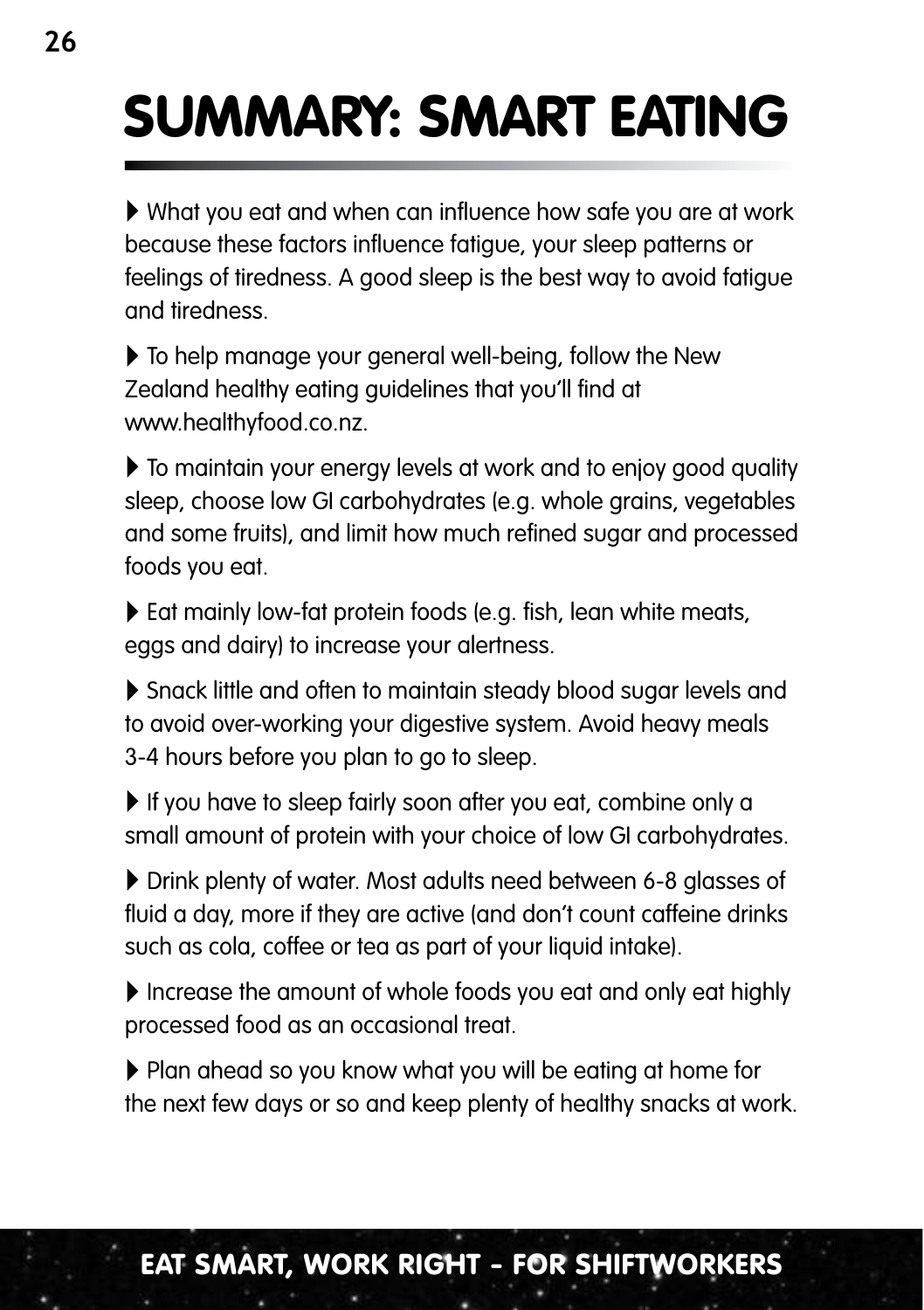### **NOTES**

| FOR MORE INFORMATION VISIT<br>www.shiftwork.co.nz |  |
|---------------------------------------------------|--|
| enquiries@shiftwork.co.nz                         |  |